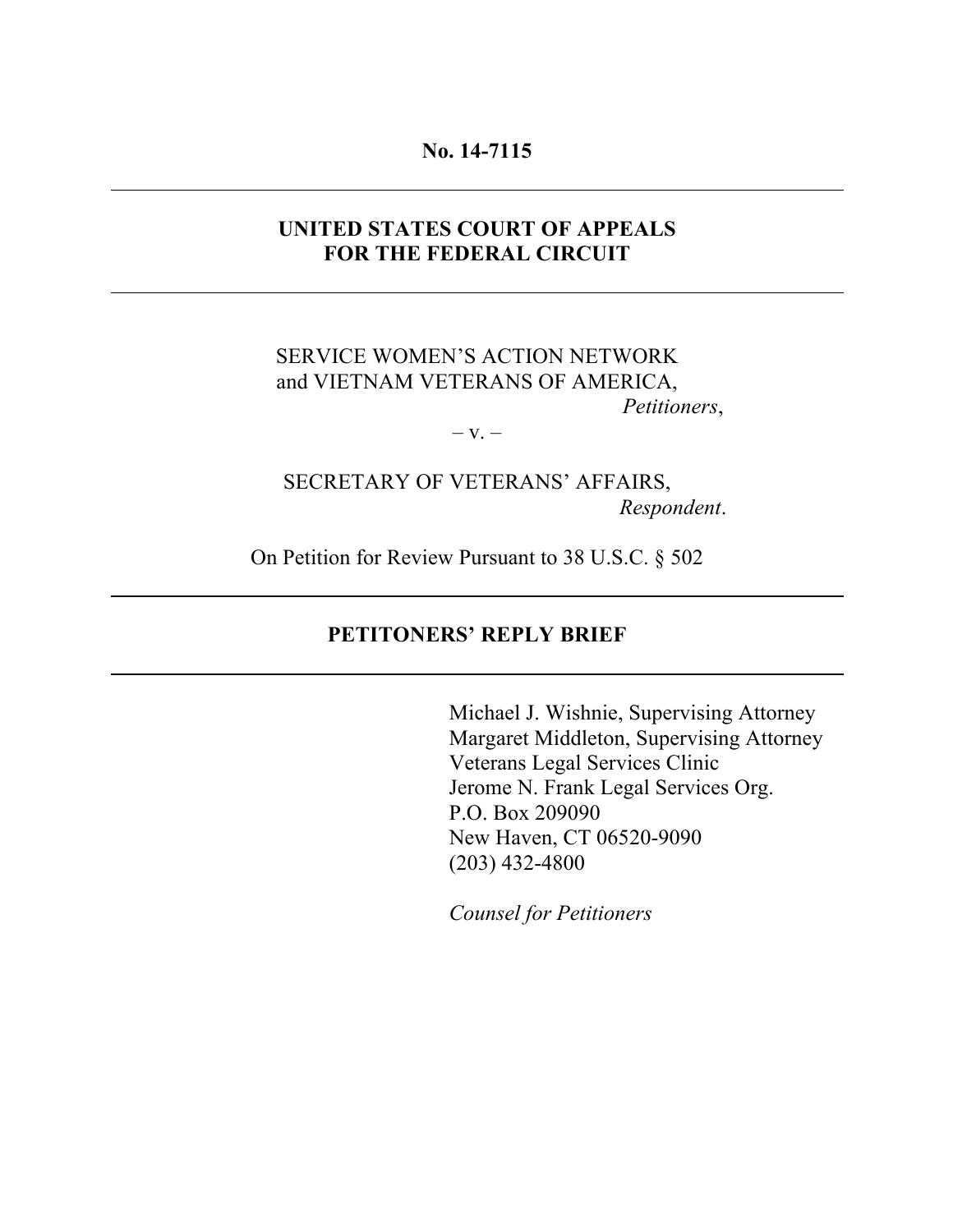# **TABLE OF CONTENTS**

| I. | VA's Unreasoned Refusal to Undertake a Rulemaking Process for |         |                                                                            |  |  |
|----|---------------------------------------------------------------|---------|----------------------------------------------------------------------------|--|--|
|    | A.                                                            |         | VA's Unexplained Departure from Its Consistent Use of Evidentiary          |  |  |
|    |                                                               | $1_{-}$ | VA Fails to Distinguish Its Fear-Related PTSD Presumption4                 |  |  |
|    |                                                               | $2_{-}$ | VA Fails to Address the Wide Geographic Disparity in Its Grant             |  |  |
|    |                                                               |         | B. VA Misstates the Standard of Review for an Agency Refusal to            |  |  |
|    |                                                               |         | 1. The Arbitrary and Capricious Standard Applies to VA's Refusal14         |  |  |
|    |                                                               | 2.      | In Denying Petitioners' Proposed <i>Rule</i> , VA Misconstrues Its         |  |  |
|    |                                                               |         | 3. VA's Unreasoned Denial Violates the APA's "Brief Statement"<br>.20      |  |  |
|    |                                                               |         | II. VA's Discrimination Against MST Survivors Violates Equal Protection.21 |  |  |
|    |                                                               |         | A. VA's Distinct Discrimination Against Male and Female MST                |  |  |
|    | <b>B</b> .                                                    |         | VA's Fixation on Potential MST Claims Fraud is Irrational 24               |  |  |
|    |                                                               |         |                                                                            |  |  |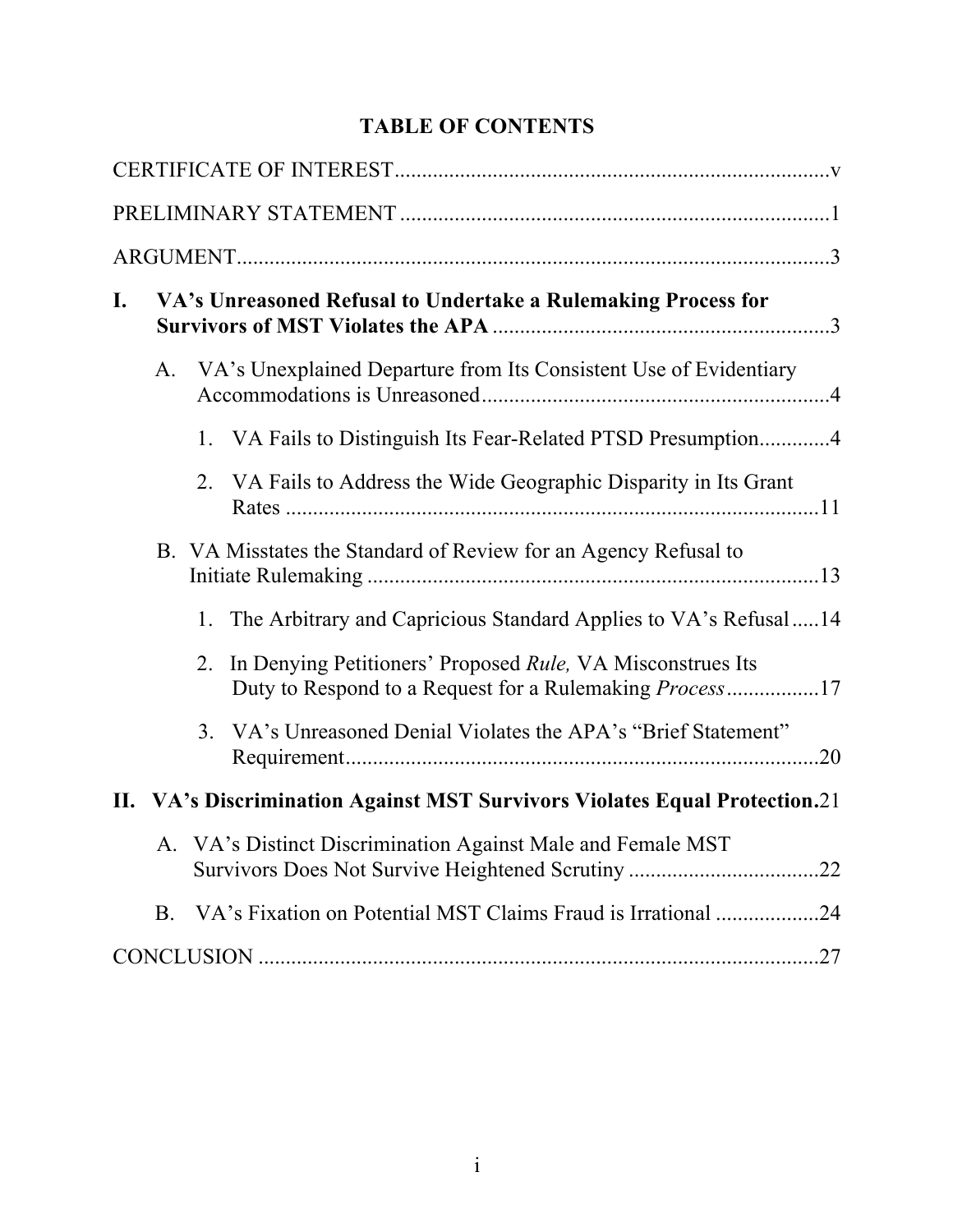# **TABLE OF AUTHORITIES**

# **CASES**

| Alabama Envtl. Council v. Adm'r, U.S. E.P.A., |
|-----------------------------------------------|
| Am. Horse Prot. Ass'n v. Lyng,                |
| Ark Initiative v. Tidwell,                    |
| Brown v. Gardner,                             |
| Butte Cnty., Cal. v. Hogen,                   |
| Disabled Am. Veterans v. Gober,               |
| Florida Power & Light Co. v. Lorion,          |
| Friends of the Bow v. Thompson                |
| Hodge v. West,                                |
| Horne v. U.S. Dep't of Agric.,                |
| Joseph v. U.S. Civil Serv. Comm'n,            |
| Massachusetts v EPA,                          |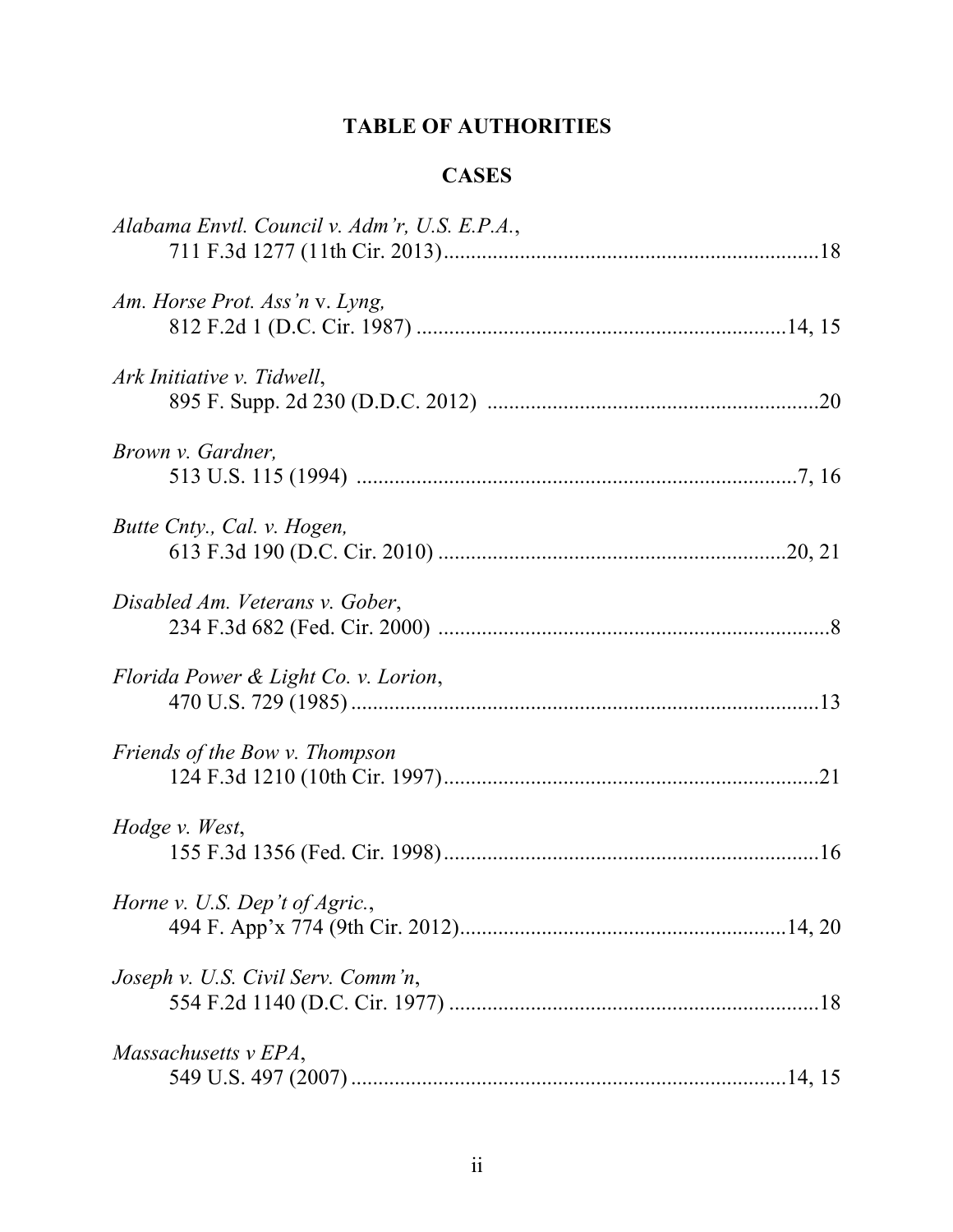| McVeigh v. Shinseki,                                   |     |
|--------------------------------------------------------|-----|
| Nat'l Ass'n of Home Builders v. Defenders of Wildlife, |     |
| Preminger v. Sec'y of Veterans Affairs,                |     |
| Price v. Stevedoring Servs. of Am., Inc.,              |     |
| Romer v. Evans,                                        | .26 |
| SecurityPoint Holdings, Inc. v. Transp. Sec. Admin.,   |     |
| Shays v. Fed. Election Comm'n,                         |     |
| Simpson v. Shinseki,                                   |     |
| Tourus Records, Inc. v. Drug Enforcement Admin.,       |     |
| Trilles v. West,                                       |     |
| United States v. Oregon,                               |     |
| United States v. Virginia,                             | .25 |
| Wagner Elec. Corp. v. Volpe                            |     |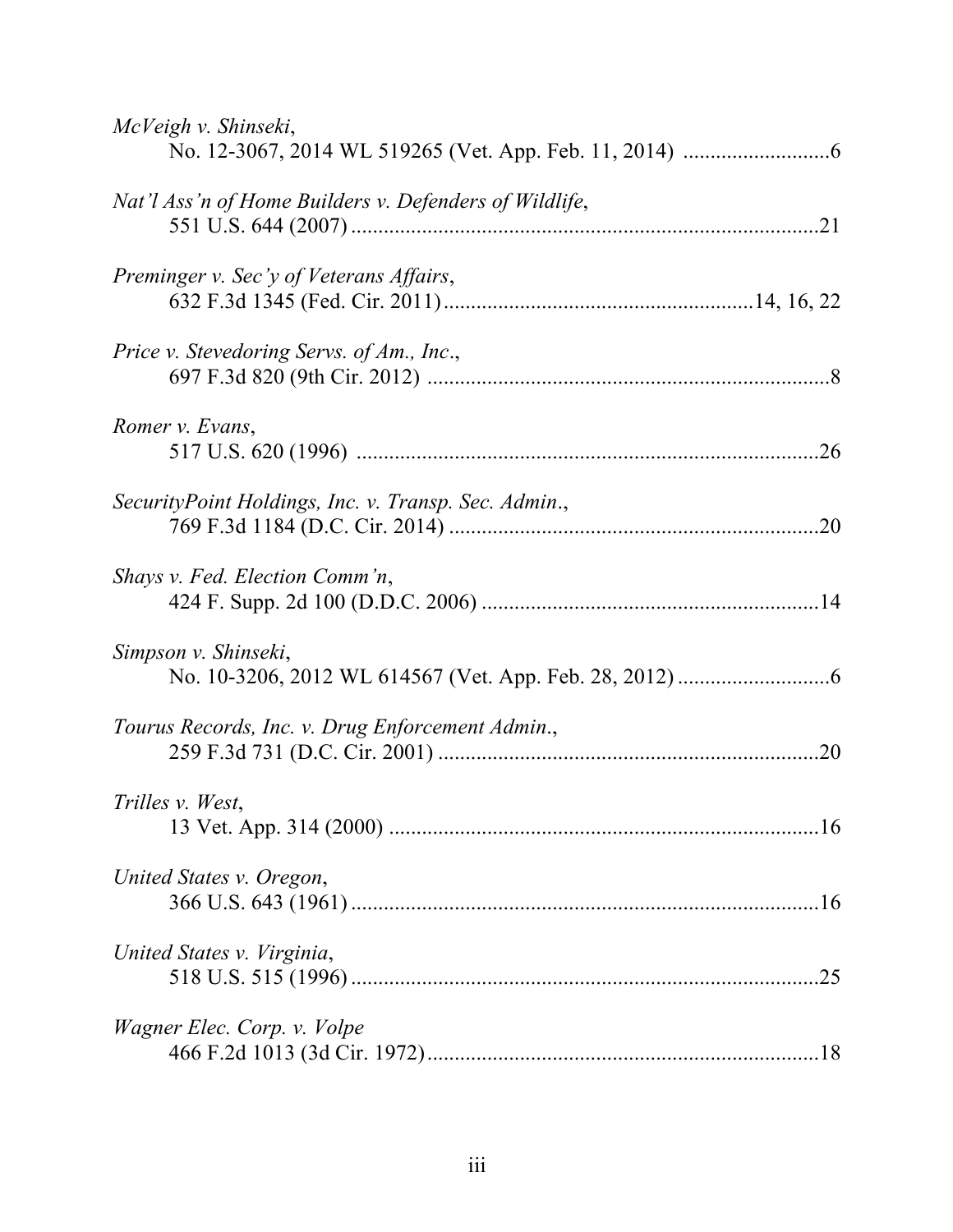| <i>Wengler v. Druggists Mut. Ins. Co.,</i> |  |
|--------------------------------------------|--|
|                                            |  |

# STATUTES AND LEGISLATIVE MATERIALS

| Veterans' Benefits Improvement Act of 2008,     |  |
|-------------------------------------------------|--|
|                                                 |  |
| Veterans Health Programs Extension Act of 1994, |  |
|                                                 |  |
|                                                 |  |
|                                                 |  |
|                                                 |  |

# RULES, REGULATIONS AND ADMINISTRATIVE MATERIALS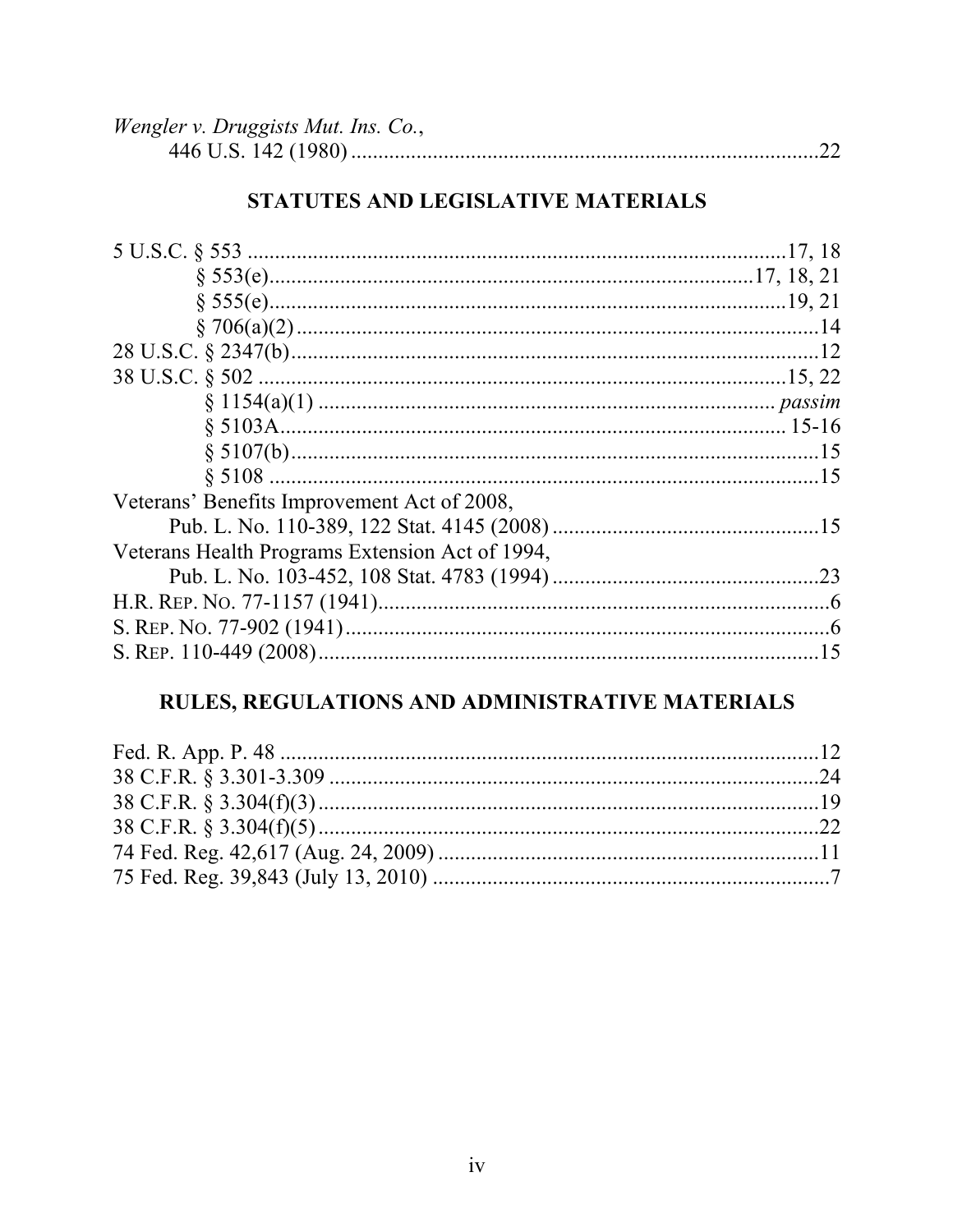## **CERTIFICATE OF INTEREST**

Counsel for the Petitioners certifies the following:

- 1. The full name of every party or amicus represented by me is: Service Women's Action Network Vietnam Veterans of America
- 2. The name of the real party in interest (if the party named in the caption is not the real party in interest) represented by me is: The real parties in interest are named.
- 3. All parent corporations and any publicly held corporations that own 10 percent or more of the stock the party or amicus curiae represented by me are:

None. No publicly-held corporation owns 10 percent or more of Service Women's Action Network or Vietnam Veterans of America.

4. The names of all law firms and the partners or associates that appeared for the party or amicus now represented by me in the trial court or agency or are expected to appear in this court are:

> Jerome N. Frank Legal Services Organization; Michael Wishnie, Supervising Attorney; Margaret Middleton, Supervising Attorney.

/s/ Michael J. Wishnie April 20, 2015 Michael J. Wishnie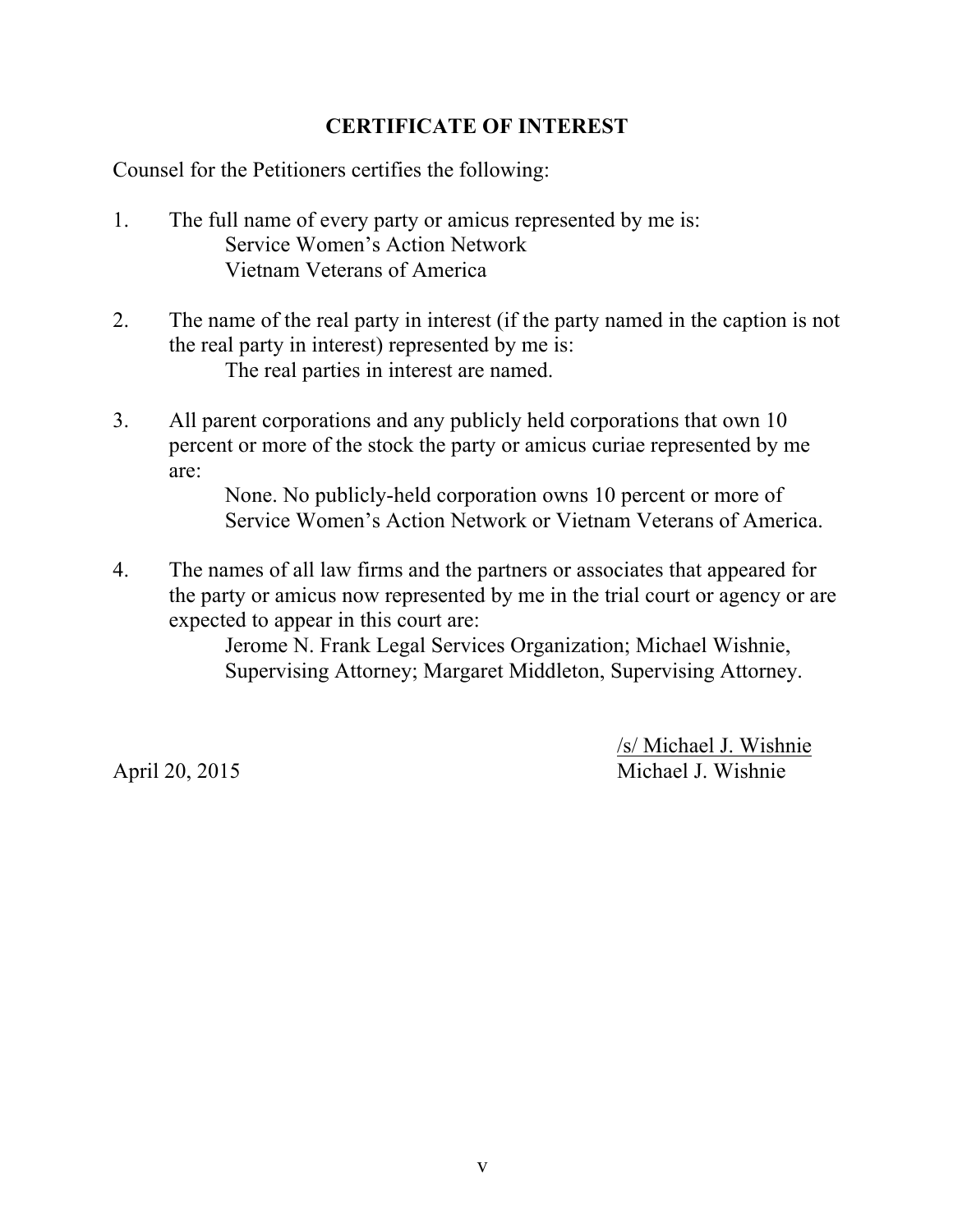#### **PRELIMINARY STATEMENT**

Unable to defend its denial on the merits, the Department of Veterans Affairs (VA) devotes the majority of its brief to technical arguments instead of addressing its continued failure to meet the needs of military sexual trauma (MST) survivors. Despite this pretext, however, VA's brief concedes several points made by Petitioners Service Women's Action Network (SWAN) and Vietnam Veterans of America (VVA). VA does not dispute that the agency has adopted numerous presumptions in the past, including for post-traumatic stress disorder (PTSD) based on other stressors, *see* Resp't's Br. at 6-7; that MST is more closely correlated with PTSD than any other service-related stressor, including combat, *see id*. at 32; that grant rates for MST-related PTSD claims have historically lagged behind all other PTSD claims, *see id.* at 8; that there is a gap in the grant rates between men and women who apply for MST-related PTSD benefits, *see id*. at 13; nor that grant rates vary wildly from 14% to 88% depending on geographic location, *see id*. at 11, 24.

Instead, in violation of the Administrative Procedure Act (APA), VA disputes whether MST survivors deserve the same evidentiary accommodations as veterans suffering from fear-related PTSD. VA strains to find reasons to distinguish the law and history of the fear-related PTSD presumption from that of the proposed evidentiary accommodation. But neither the language nor the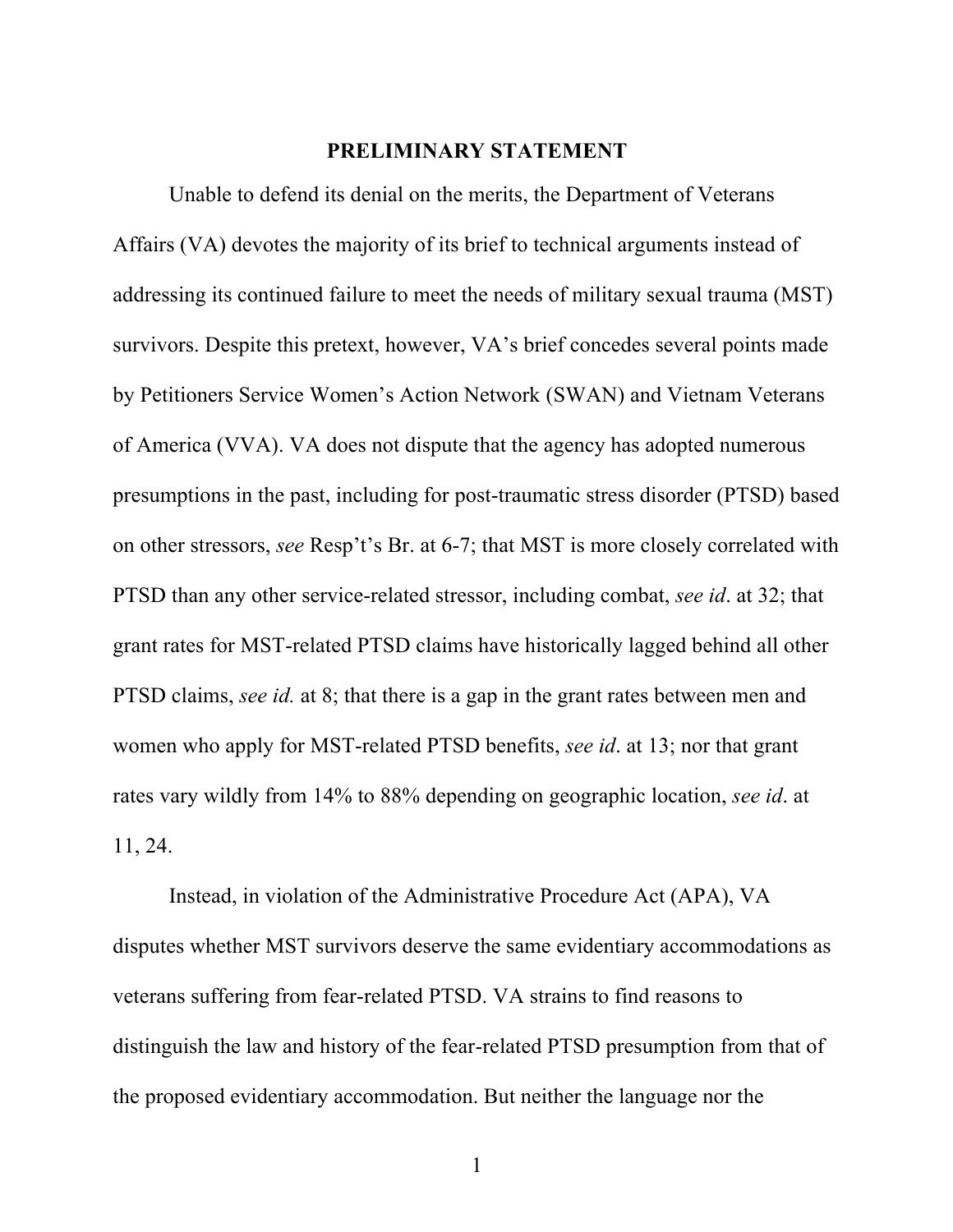legislative history of VA's substantive statute requires a "predicate historical fact," as VA argues. *See* 38 U.S.C. § 1154(a)(1). In fact, Congress intended the statute to *ease* evidentiary requirements as part of a general statutory scheme that favors veterans, *see infra* Part I.A.1, not to entrench obstacles. VA's denial flies in the face of congressional intent.

Moreover, VA did not include a "predicate historical fact" requirement in the fear-related PTSD presumption. *See id*. Nor was the medical research that supported the fear-related PTSD presumption any more robust than the research presented in the Petition for Rulemaking and Petitioners' brief. *See id.* The very report upon which VA relied for its fear-related PTSD presumption includes research on MST, demonstrating that the sole difference between the two is the stressor. VA only refuses to fix its discriminatory claims adjudication system for survivors of rape and sexual assault. This refusal is the height of arbitrariness.

VA's remaining arguments are also unavailing. First, VA's justifications for failing to address the drastic graphic disparities in its denial letter are inadequate. The agency attempts to deflect attention away from this failure by proposing a standard of unmitigated deference, relying on a concocted standard of review pulled from a Senate report rather than the applicable precedent. Finally, VA erroneously reframes Petitioners' request for a rulemaking *process* into a request for promulgation of *specific languag*e. Consequently, VA's denial is defective in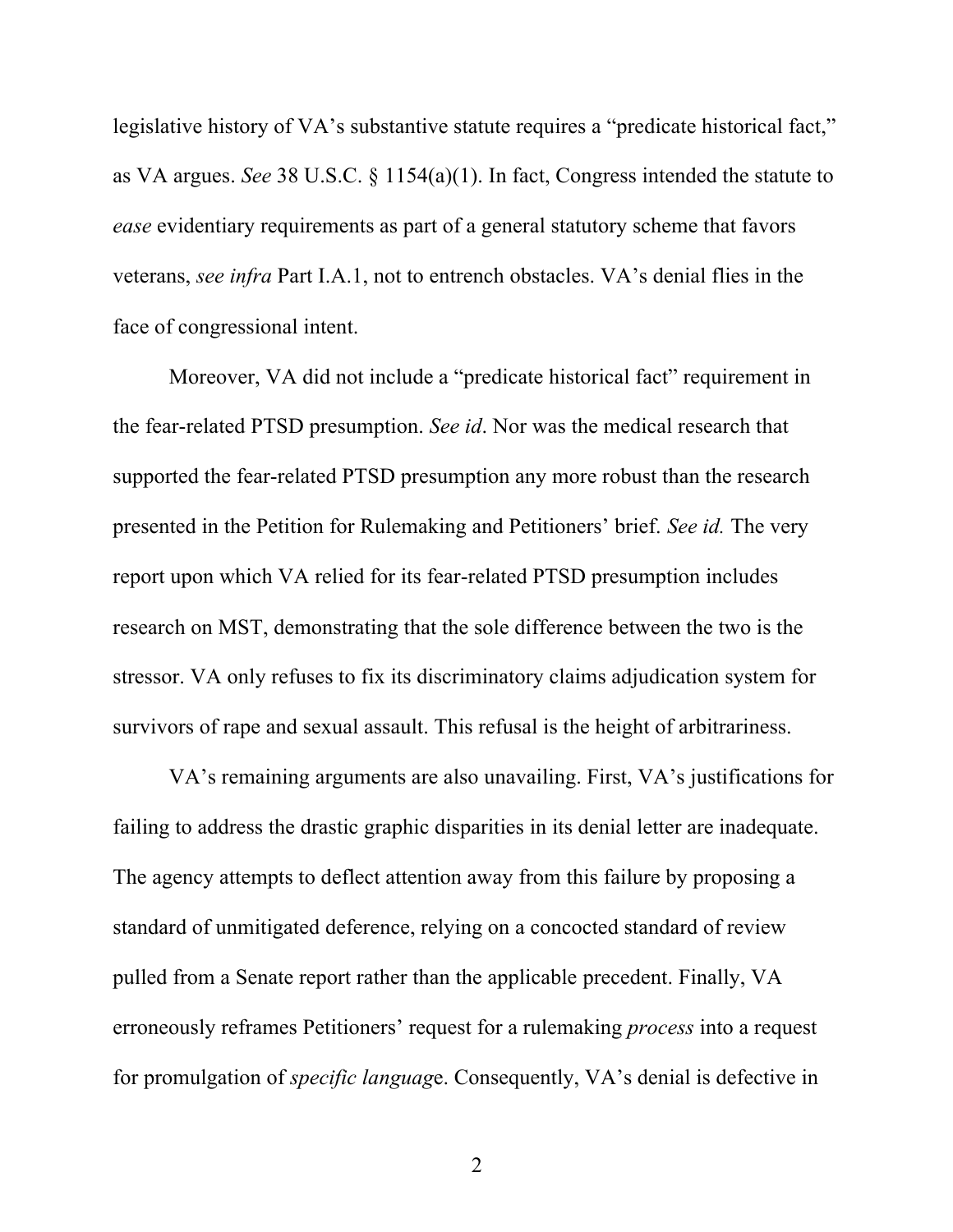substance and does not provide reasonable grounds for denial.

At the same time, VA fundamentally misunderstands Petitioners' constitutional claim. VA overlooks the different forms of discrimination that its denial perpetrates against men and women, relying exclusively on the constitutionally impermissible purpose of reducing fraud. VA's unexplained departure from past practices and failure to give reasoned consideration for veterans seeking benefits for the sexual assault they endured in service is arbitrary and capricious under the APA and unconstitutional under the Fifth Amendment.

#### **ARGUMENT**

### **I. VA's Unreasoned Refusal to Undertake a Rulemaking Process for Survivors of MST Violates the APA**

VA and its predecessors have responded to each major conflict of the twentieth and twenty-first centuries by promulgating presumptions that streamline the disability benefits application process for veterans—with one noteworthy exception. *See* Pet'rs' Br. at 6-7, 26-27. In an unexplained departure from past practice, VA refuses to acknowledge or explain why MST survivors suffering from PTSD, who are disproportionately women, must be held not only to a different evidentiary standard than their peers, but also to a standard that has proven to undermine consistent application.

Instead, VA resorts to dissecting the language of the rule proposed in the Petition for Rulemaking rather than engaging in reasoned consideration of the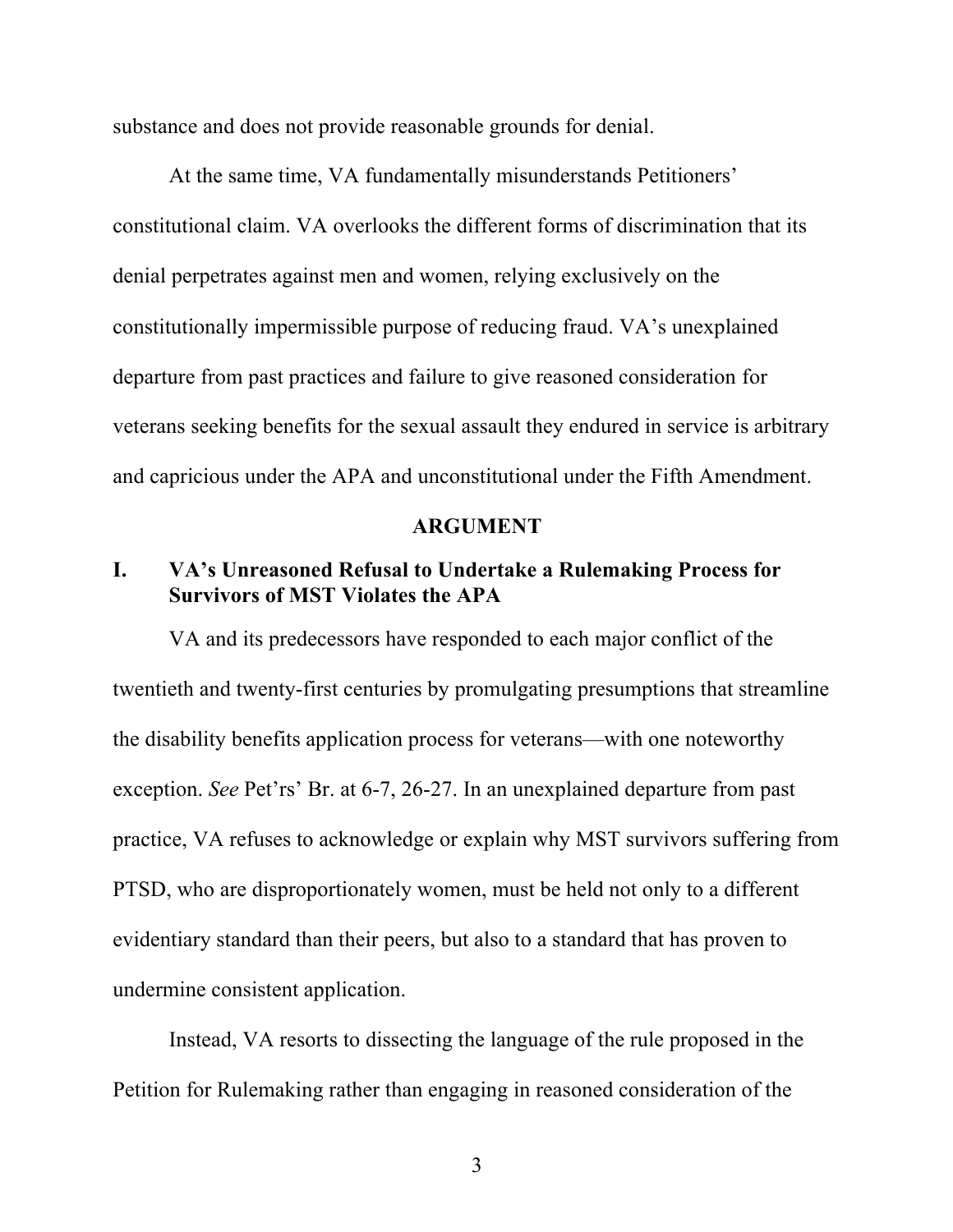facts: disparate grant rates, wide geographic variation, and the disproportionate impact on both men and women. The agency argues that the text of the proposed rule is inconsistent with the statute and past practice, *see* Resp't's Br. at 26-30, that its denial adequately explained why the proposed rule was deficient, *see id*. at 15, 21-22, and, regardless, that the agency should be subject to only cursory review*, see id.* at 16-19. Even if the verbatim text of the proposed rule offered by Petitioners were at issue here—which it is not, *see infra* Part I.B.2—VA's arguments are unavailing.

### **A. VA's Unexplained Departure from Its Consistent Use of Evidentiary Accommodations is Unreasoned**

It is undisputed that VA has promulgated dozens of presumptions covering over 150 health outcomes throughout its history. Faced with this reality, the agency suggests both that its refusal to undertake a rulemaking procedure regarding MST claims is not a departure from past practice *and* that, if it is a departure, it is justified. *See* Resp't's Br. at 26-30.

# **1. VA Fails to Distinguish Its Fear-Related PTSD Presumption**

The underlying justifications for adopting the fear-related PTSD regulations apply with equal force to the proposed MST presumption. *See* Pet'rs' Br. at 7-8. VA falsely suggests in its denial, and again in its brief, however, that the fearrelated PTSD presumption met the statutory requirements because *deployment* is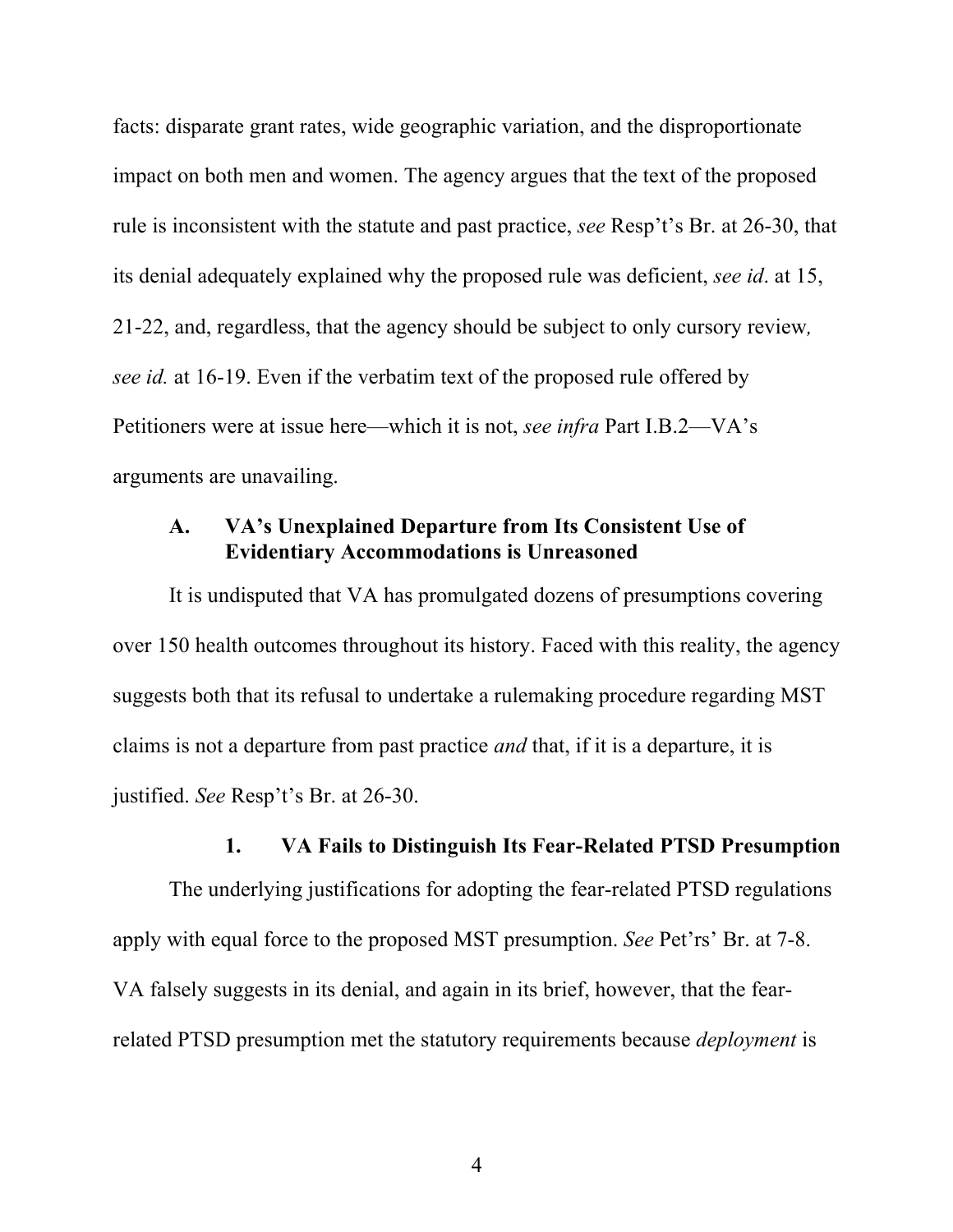the predicate historical fact. <sup>1</sup> *See* Resp't's Br. at 14. VA's suggestion is unfounded.

Neither the text nor purpose of VA's substantive statute require that MST be linked to a predicate historical fact before a rulemaking process is undertaken or a regulation can be promulgated. The plain language of VA's governing statute does not oblige regulations to include a "predicate historical fact" requirement. *See* 38 U.S.C. § 1154(a)(1)**.** Instead, the statute directs VA to promulgate rules that "in each case" give "due consideration" to the places, types, and circumstances of that veteran's service. *Id*. The statute does not suggest that giving "due consideration" in "each case" requires that a specific stressor be inextricably linked or unique to specific places, types, and circumstances of service. *See id.*

The language of the statute suggests only that within "each case" the stressor claimed must be internally consistent with the places, types, and circumstances of that veteran's service as demonstrated "by such veteran's service record, the official history of each organization in which such veteran served, such veteran's medical records, and all pertinent medical and lay evidence." *Id*.

In other words, the statute requires only consistency between a veteran's

<sup>&</sup>lt;sup>1</sup> Attempting to fit a square peg in a round hole, VA suggests that the "places, types, and circumstances" requirement in the fear-related PTSD presumption, *see*  38 C.F.R. § 3.304(f)(3), is essentially a requirement that the veteran establish a predicate historical fact, *see* Resp't's Br. at 33. Merely including the statutory language in the text of the regulation does not create a requirement for the showing of a predicate historical fact.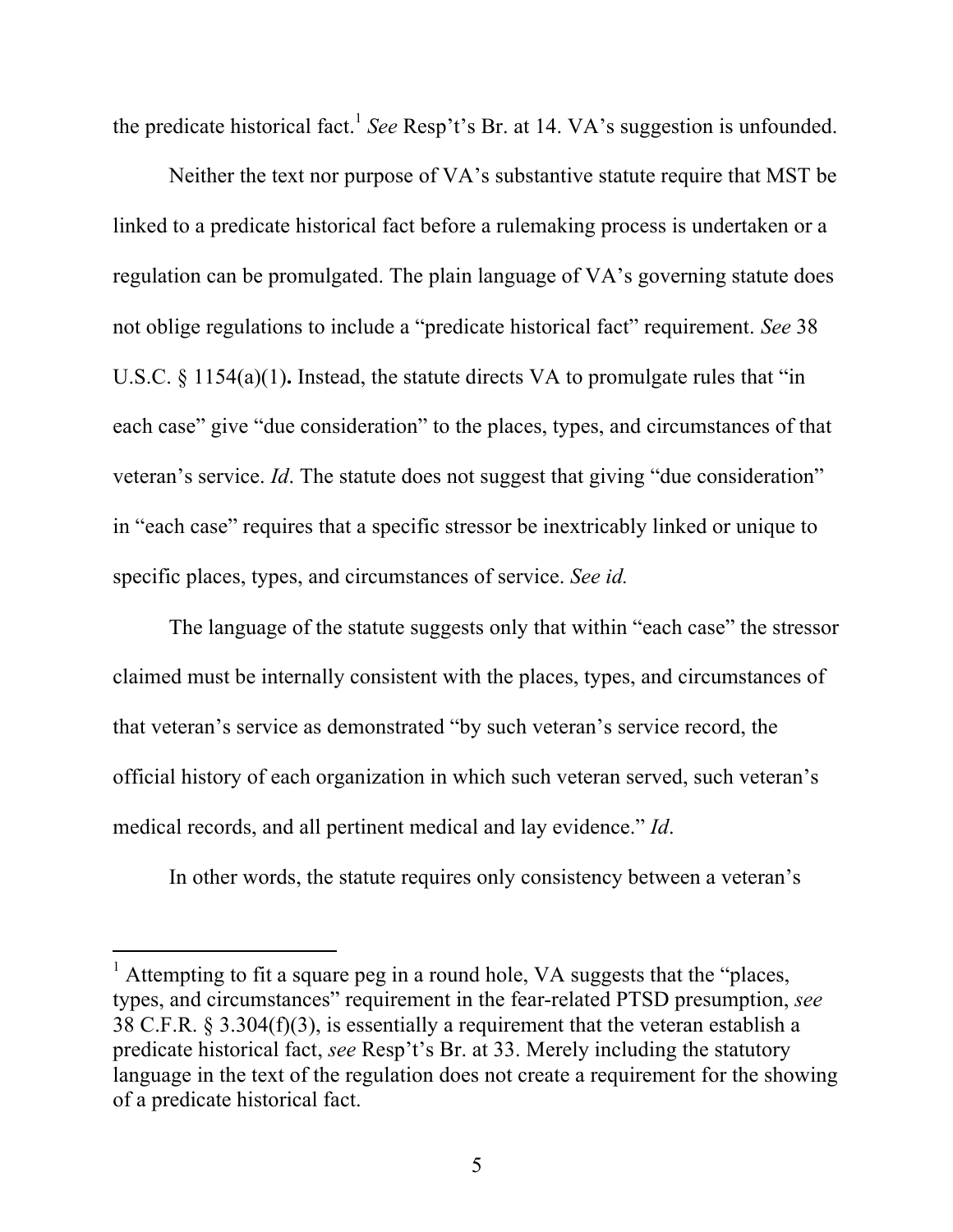account of her in-service injury and the military's own records, where they exist. The veteran does not need to establish any sort of predicate historical fact, such as deployment; rather, it is incumbent upon VA to review a veteran's application for internal consistency. *See, e.g.*, *McVeigh v. Shinseki*, No. 12-3067, 2014 WL 519265, at \*3 (Vet. App. Feb. 11, 2014) (finding a veteran's claimed stressor on a Russian border was not "consistent with the places, types, and circumstances of [his] service" where his service records indicated that he was not stationed near a Russian border); *Simpson v. Shinseki*, No. 10-3206, 2012 WL 614567, at \*3 (Vet. App. Feb. 28, 2012) (finding veteran's claimed stressor in Vietnam was not "consistent with the places, types, and circumstances of [his] service" where service records indicated that he served overseas in Europe).

The legislative history of 38 U.S.C. § 1154(a)(1) confirms that Congress did not require a predicate historical fact. Congress promulgated  $\S 1154(a)(1)$  to ensure that determination of whether a disability was incurred in service is "a question of fact to be determined *upon the evidence in each individual case*. It is desired to overcome the adverse effect of a lack of official record of incurrence or aggravation of a disease or injury and treatment thereof." H.R. Rep. No. 77-1157, at 2 (1941) (emphasis added); S. Rep. No. 77-902, at 2 (1941) (same). Congress never intended to restrict the promulgation of presumptions to only those disabilities that flow from specific places, types, and circumstances of military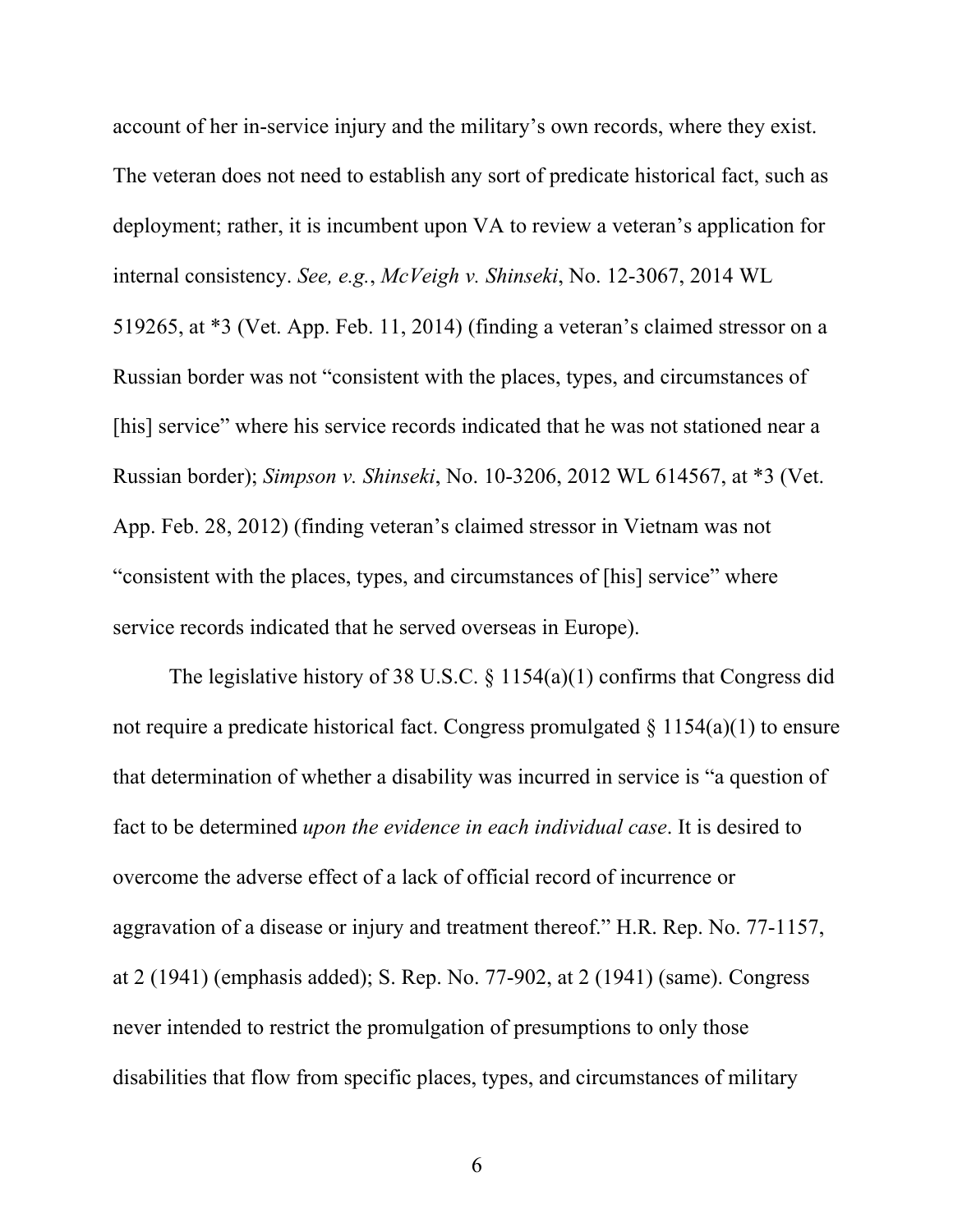service, but only to ensure that "the evidence in each individual case" be internally consistent.

VA itself has said that deployment is not a necessary predicate historical fact for the fear-related PTSD presumption. As VA explained during the rulemaking process, the fear-related PTSD presumption extends to "domestic as well as foreign activity" and is "not limited to events or circumstances perpetrated by a foreign enemy." 75 Fed. Reg. 39,843, 39,844 (July 13, 2010). In fact, "the rule has no geographic requirement." *Id*. Contrary to VA's current claim, therefore, the fear-related PTSD presumption does not require veterans to demonstrate a showing of deployment or any other predicate historical fact. VA cannot now claim that a MST-related PTSD presumption requires a showing of a predicate historical fact when it previously did not require the same for other presumptions, including fearrelated PTSD.

Even if the statute were ambiguous and VA's litigation position were reasonable—which they are not— this Court need not reach the question of whether MST is linked to any predicate historical facts. Where veterans' claims for benefits are concerned, ambiguous statutes should be construed in favor of the veteran. *See Brown v. Gardner,* 513 U.S. 115, 118 (1994) (holding that "interpretative doubt is to be resolved in the veteran's favor"); *Disabled Am. Veterans v. Gober*, 234 F.3d 682, 694 (Fed. Cir. 2000) (resolving "the ambiguity in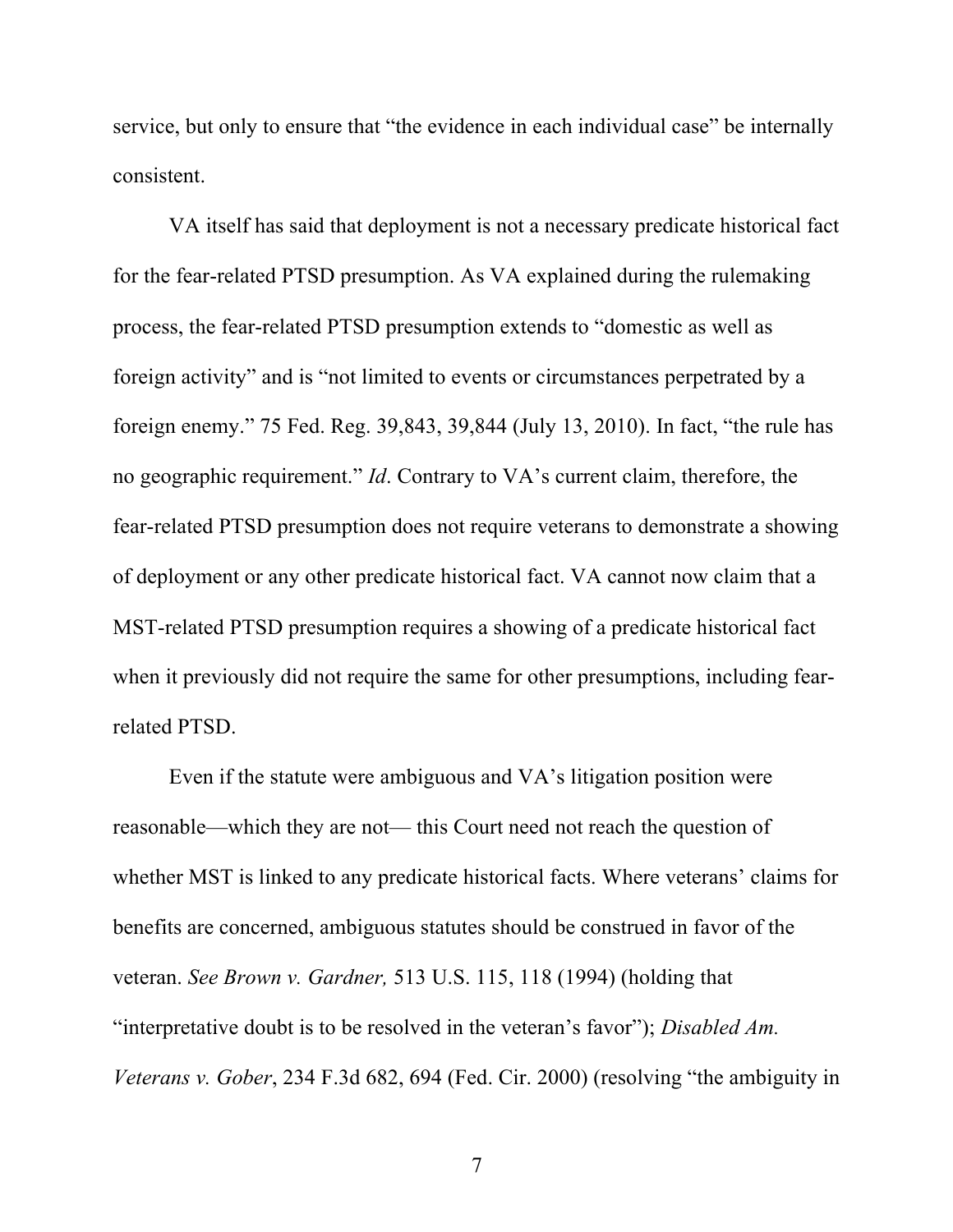38 U.S.C. § 7111 [setting forth the clear and unmistakable error standard for review of benefit determinations] in favor of the veteran"). Accordingly, any ambiguity in  $\S 1154(a)(1)$  should be resolved to require merely internal consistency with an individual applicant's military record. As such, VA's new and prohibitive interpretation of its substantive statute should be rejected*. See, e.g.*, *Price v. Stevedoring Servs. of Am., Inc*., 697 F.3d 820, 826 (9th Cir. 2012) (refusing to extend deference to a litigation position).

In a final effort to justify its failure to give due consideration to veterans with MST-related PTSD, VA suggests that, unlike an MST accommodation, the fear-related presumption was supported by the findings of an Institute of Medicine report "and other evidence connecting the type of stressor at issue with particular places, types, and circumstances of service." Resp't's Br. at 33. In so doing, VA hangs its hat on an IOM report that is marginally related to the fear-related PTSD regulation<sup>2</sup> and ignores numerous scientific studies that link military life with alarmingly high incidences of MST, *see* Pet'rs' Br. at 4-5, and additional findings that stressors specific to the military context exacerbate the debilitating PSTD symptoms of sexual assault survivors, *see* Public Health and Mental Health

l

 $2^2$  That the IOM report provides only moderate support for the fear-based PTSD regulation in no way undermines the validity of that regulation, which was properly promulgated through notice and comment rulemaking. The statute does not require scientific or medical findings to promulgate presumptions. *See* 38 U.S.C. § 1154(a)(1).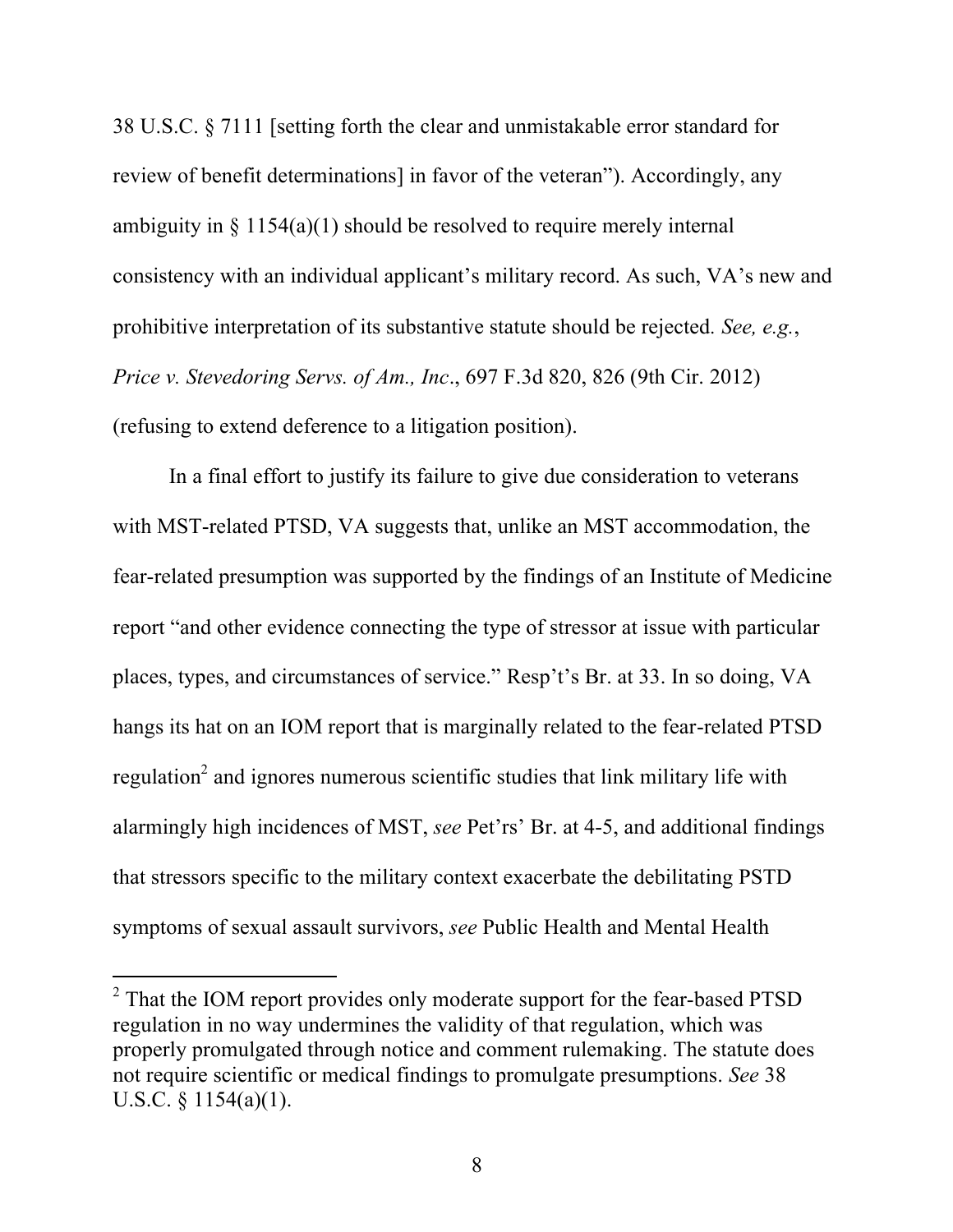Specialist Br. 6-11, ECF No. 55 [hereinafter "Mental Health Br."].

The Institute of Medicine Report upon which the fear-related regulation is allegedly based, *see* Resp't's Br. at 14, does not detail original research related to fear of hostile military or terrorist activity. *See* 6 Inst. of Med., *Gulf War and Health, Physiologic, Psychologic, and Psychosocial Effects of Deployment-Related Stress* (2008) [hereinafter "2008 IOM Deployment-Related Stress Report"]. The report merely aggregates and outlines primary and secondary studies of the medical and psychiatric effects of *deployment* to a war zone. *See id.* at 1 ("[T]he Department of Veterans Affairs (VA) requested that IOM comprehensively review, evaluate, and summarize the peer-reviewed scientific and medical literature regarding the association between deployment-related stress and long-term adverse health effects in Gulf War veterans."). As previously mentioned, however, the fearrelated PTSD regulation is not limited to veterans who have deployed to a war zone. *See supra* Part I.A.1, at 7.

Even if the 2008 IOM Deployment-Related Stress Report was critical to VA's decision to promulgate a rulemaking on fear-related PTSD, the contents of the report demonstrate that the fear-based PTSD rule cannot be distinguished from the proposed MST-based PTSD rule on the basis of IOM findings. The more than 300-page IOM report exhaustively catalogues the health effects of *deployment*, such as cancer, endocrine diseases, psychiatric disorders, chronic fatigue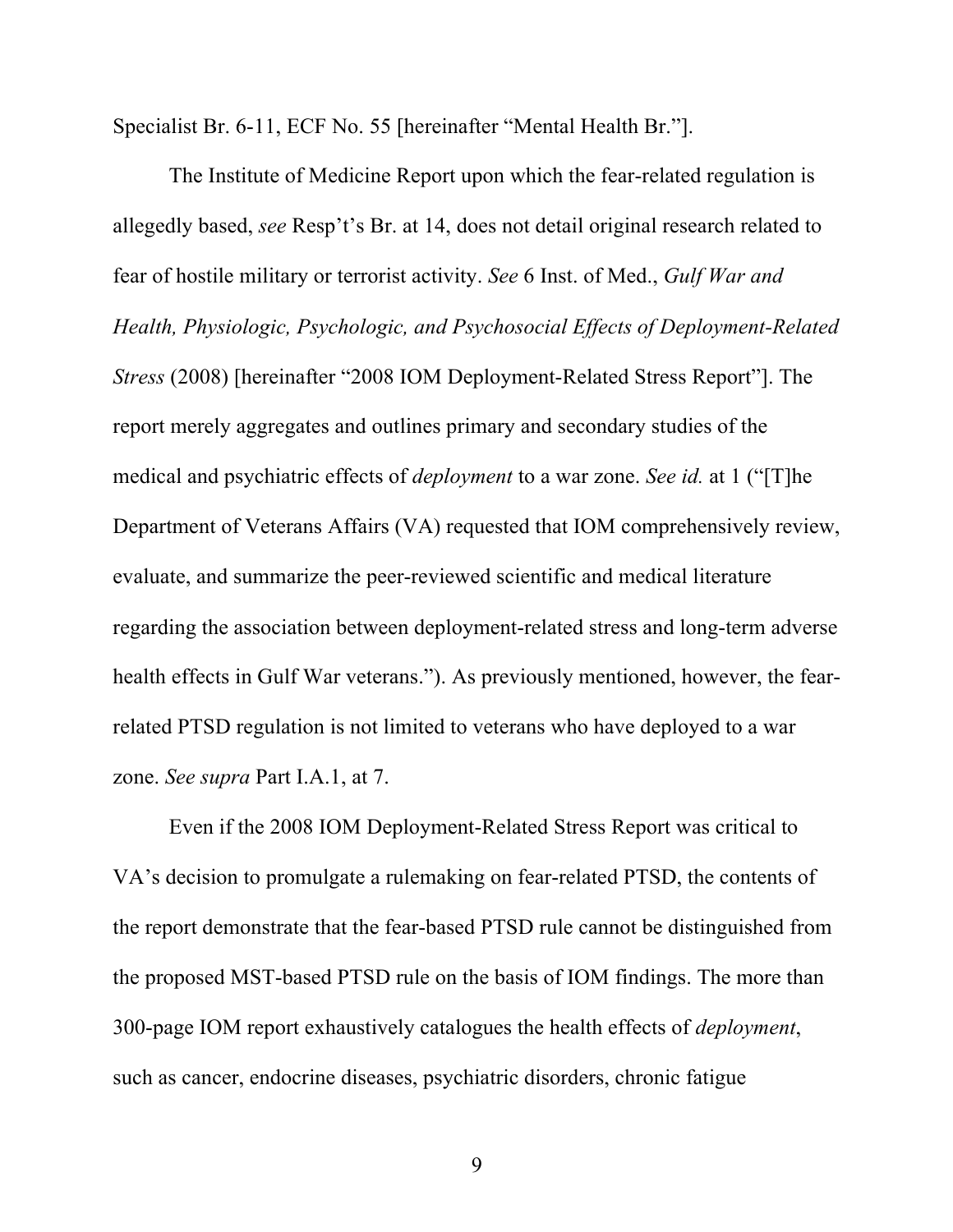syndrome, respiratory disorders, and skin disorders. *See* 2008 IOM Deployment-Related Stress Report, at 115-261*.* But the report provides little information about fear responses to stressors, much less scientific support linking specific stressors to various types, places, and circumstances of service. *See id.* at xvii (discussing IOM's purpose to "evaluat[e] the scientific literature regarding an association between *deployment-related stressors and health effects*," not to connect the type of stressor at issue with particular places, types, or circumstances)*.* Moreover, as the report acknowledges, its general exploration of the health effects of deployment was limited by the lack of scientific studies directly on point. *See id.* at 5, 28.

The IOM Report does, however, discuss military sexual harassment and assault as a stressor. Like numerous other studies indicating the prevalence of MST within the military, the report acknowledges that MST for women, in and of itself, is consistent with military service and even more likely to occur within the theatre of war. *See id.* at 37-38. That conclusion is exhaustively supported by other research, which IOM itself has similarly aggregated and reviewed for VA's benefit. *See* Inst. of Med., *Returning Home From Iraq and Afghanistan: Assessment of Readjustment Needs of Veterans, Service Members, and Their Families* 73-74, 111-120 (2013); Pet'rs' Br. at 4-5. As such, VA's failure to provide an adequate explanation for distinguishing MST-related PTSD from fear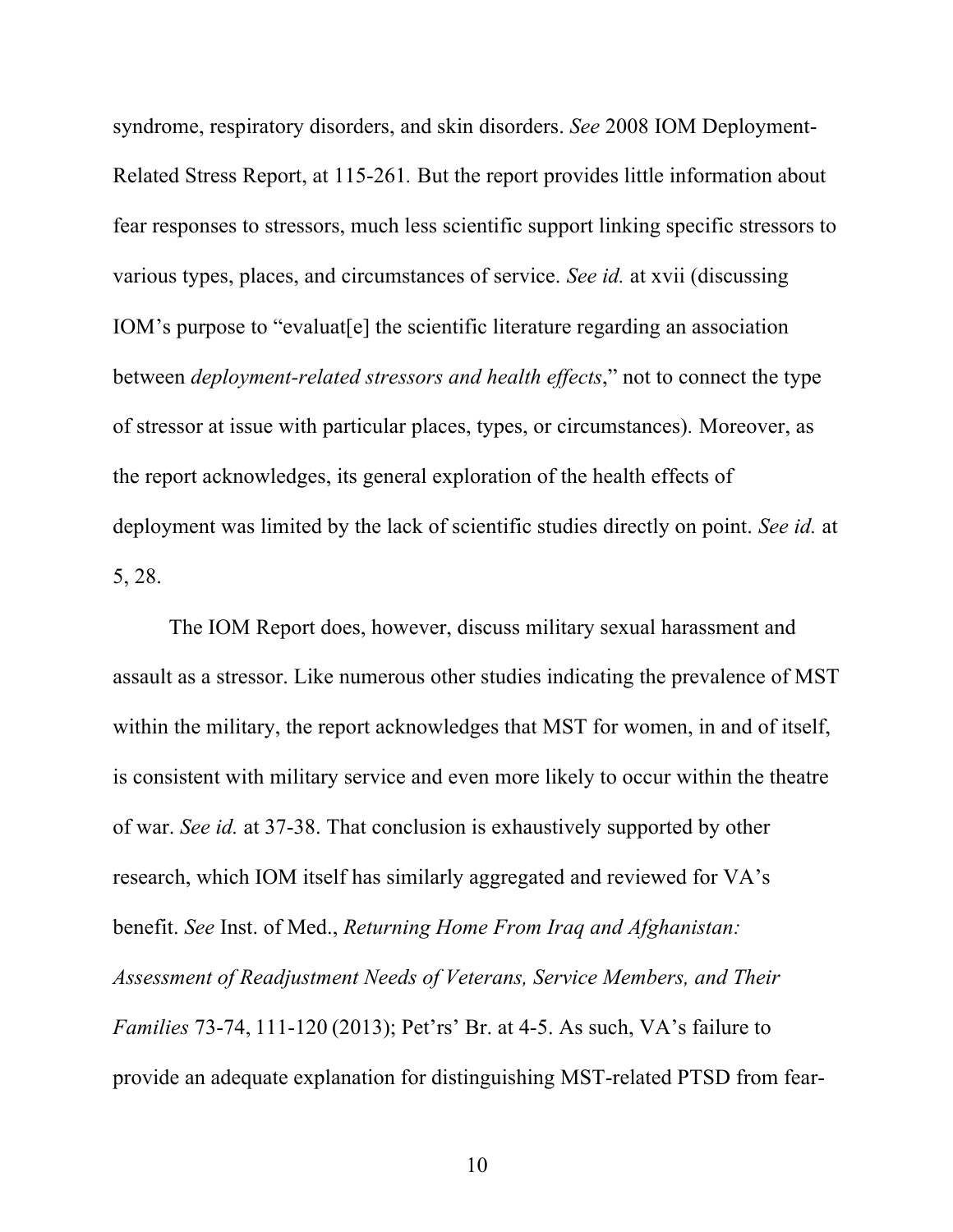based PTSD renders the denial arbitrary and capricious in violation of the APA.

### **2. VA Fails to Address the Wide Geographic Disparity in Its Grant Rates**

In violation of the APA's requirement that agencies give reasoned consideration to all relevant factors, VA's denial ignores the geographic lottery plaguing MST survivors seeking benefits. VA itself now acknowledges its failure to address geographic variation, *see* Resp't's Br. at 24-25, but has yet to explain why a presumption is an appropriate way to resolve inconsistent application of claims for other PTSD claims, *see* 74 Fed. Reg. 42,617, 42,618 (Aug. 24, 2009) (explaining that "consistent decision-making[] and equitable resolution of PTSD claims are the intended results of the [fear-related PTSD presumption]"), but *not* PTSD claims based on sexual trauma. This failure is the very type of arbitrary agency action the APA protects against.

Nevertheless, VA asks this Court to overlook its failure because "the record contains evidence acknowledging the differences in grant rates between regional offices" and VA has begun training efforts to address problems in claim adjudications, including grant-rate disparities between offices. Resp't's Br. at 24. Neither argument excuses VA from its duty to consider relevant factors.

VA attempts to minimize the significance of the geographic disparities by noting that other types of claims suffer from geographic inconsistencies as well. *See id.* at 25. That VA's claims adjudication process is wildly inconsistent across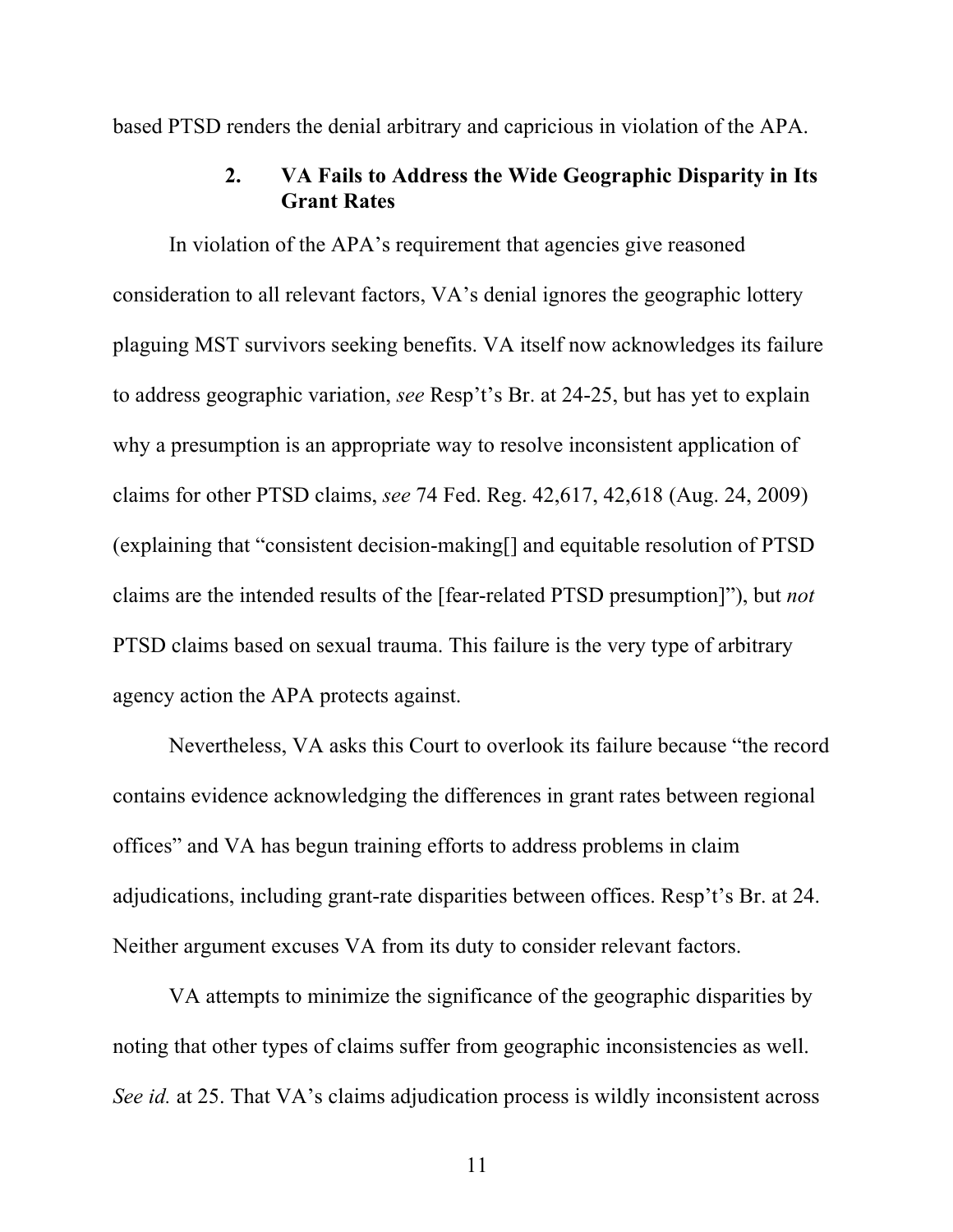geographic offices for *other* types of claims does not exempt the agency from the obligation to address this argument in the instant rulemaking petition.

VA also trumpets its training initiatives. *See id.* at 7-12. But reliance on such training is inadequate for three reasons. First, while VA cites a modest increase in grant rates since training efforts began in 2010, a significant gap still exists. *See*  Pet'rs' Br. at 11. In fact, the grant rates for MST-related PTSD *declined* in 2013, a fact that VA buries in a footnote. *See* Resp't's Br. at 11, n.5. Second, as demonstrated in Petitioner's opening brief, VA training has had no impact on the wild geographic variation in its adjudication of MST-related PTSD claimants. *See*  Pet'rs' Br. at 16*.* The geographic disparity has only worsened. *Compare* A202-03 (finding that grant rates across VA regional offices ranged from 25.8% to 87.5% in fiscal year 2012) *with* A234 (finding that grant rates across VA regional offices ranged from 14% to 88% in fiscal year 2013).

Finally, neither Petitioners nor this Court have had the opportunity to test VA's assertions with respect to its training methods. Absent discovery, this Court lacks the ability to determine the frequency, efficacy, or even the existence of such training.3 This is particularly troubling given the strong reasons to doubt VA's

 $3$  The Court may permit Petitioners to test the validity of these assertions by appointing a special master to "hold hearings, if necessary, and to recommend factual findings and disposition in matters ancillary to proceedings in the court." Fed. R. App. P. 48; 28 U.S.C. § 2347(b).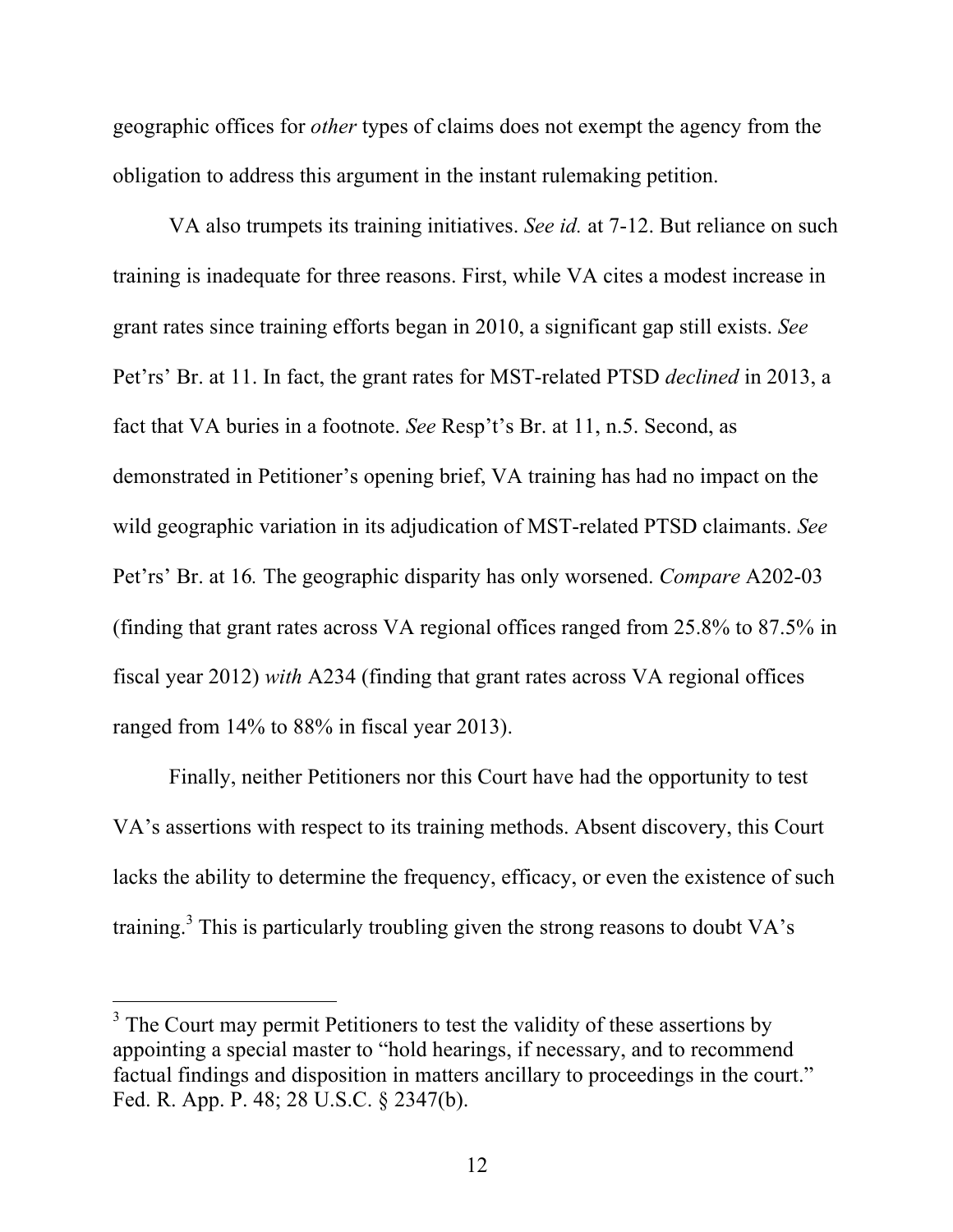record keeping. *See* U.S. Gov't Accountability Office, GAO-14-477, *Military Sexual Trauma*, at A217 (2014) (noting need for improvement in VA datacollection and analysis); *see also* Richard A. Oppel, Jr. & Michael D. Shear, *Severe Report Finds V.A. Hid Waiting Lists at Hospitals,* N.Y. TIMES, May 28, 2014 (describing VA's criminal falsification of records). $4$ 

Failure to address the wide geographic disparity is an especially egregious violation of the APA given the special needs and vulnerabilities of MST survivors. Where an "agency has not considered all relevant factors . . . the proper course, except in rare circumstances, is to remand to the agency for additional investigation or explanation." *Florida Power & Light Co. v. Lorion*, 470 U.S. 729, 744 (1985).

## **B. VA Misstates the Standard of Review for an Agency Refusal to Initiate Rulemaking**

VA misstates the standard of review in three ways. First, VA asks the Court to apply a "daunting" standard that is required by neither the APA nor the case law and runs counter to the congressional intent underlying veterans benefit laws. *See*  Resp't's Br. at 3, 15, 18, 20. Second, VA misapplies that incorrect standard to the language of Petitioners' proposed *rule* and not the rulemaking *process* that

l

 $4$  VA suggests that the position of Petitioner VVA in this suit is inconsistent with its 2000 comments regarding VA's notice of proposed rulemaking. Resp't's Br. at 34-35. VVA's position has understandably changed given the gross discrimination and inconsistency perpetuated by VA over the last fifteen years in its adjudication of MST claims.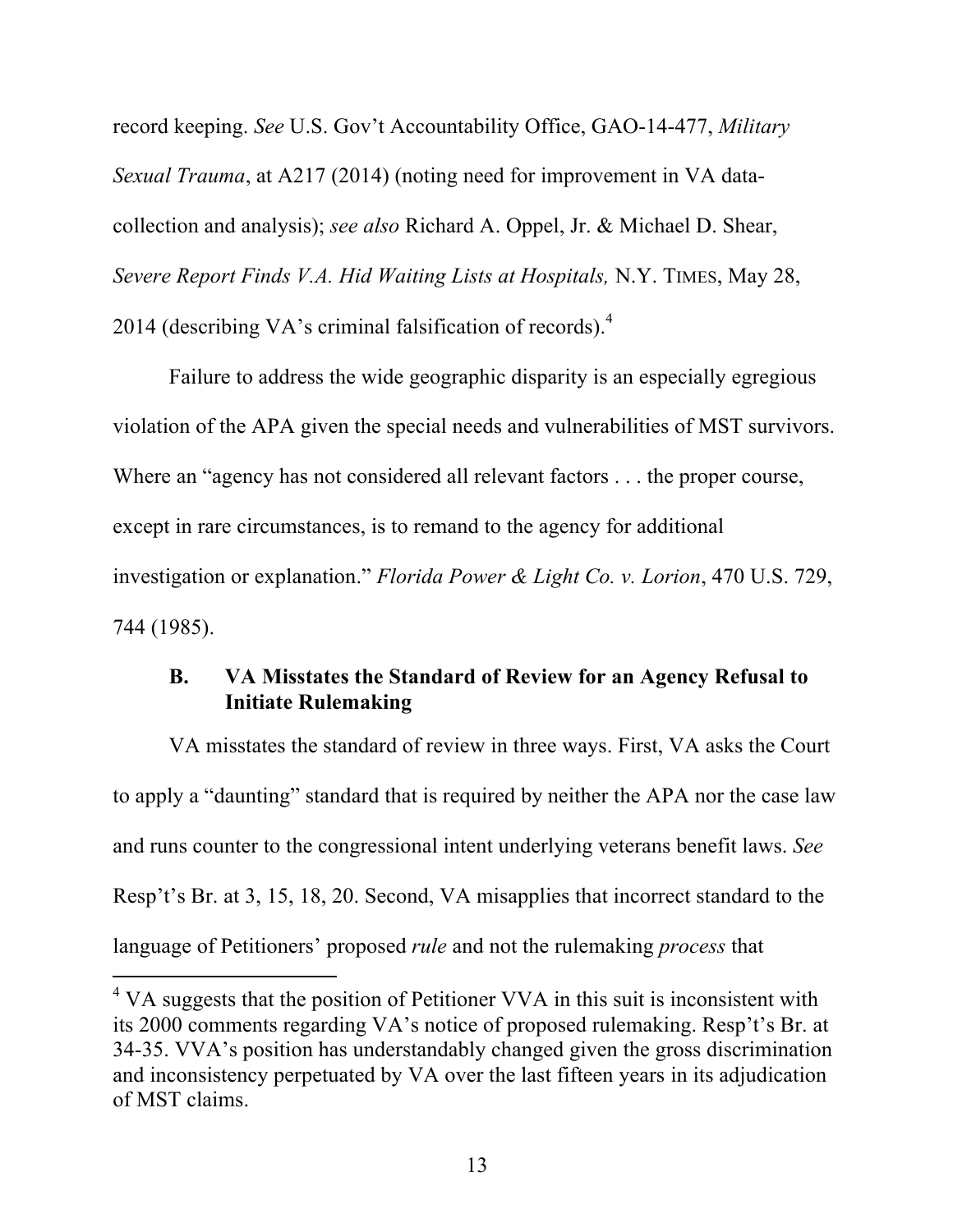Petitioners' sought. Resp't's Br. at 3, 20. Finally, VA's denial does not meet the APA's "brief statement" requirement.

### **1. The Arbitrary and Capricious Standard Applies to VA's Refusal**

Petitioners' brief establishes that agency actions, including refusals to initiate rulemaking, are evaluated under the arbitrary and capricious standard. *See*  Pet'rs' Br. at 21; 5 U.S.C. § 706(a)(2). VA is wrong to contend otherwise.<sup>5</sup>

A court will overturn a refusal to initiate rulemaking when, as here, it is "arbitrary and capricious." *See, e.g.*, *Horne v. U.S. Dep't of Agric.*, 494 F. App'x 774 (9th Cir. 2012) (holding that the USDA failed to provide petitioners with sufficiently reasoned explanation for its refusal to initiate rulemaking); *Am. Horse Prot. Ass'n v. Lyng,* 812 F.2d 1, 7 (D.C. Cir. 1987) (remanding to institute rulemaking proceedings where Secretary of Agriculture had "not presented a reasonable explanation of his failure to grant the rulemaking petition of the Association, particularly in light of [the agency's own study]"); *Shays v. Fed.* 

l

 $<sup>5</sup>$  Despite VA's attempts to paint such denials as effectively unreviewable, Resp.</sup> Br. at 16-20, *Massachusetts v. EPA* stands for the proposition that denials of petitions for rulemaking *are* subject to judicial review, clearly distinguishing refusals to initiate rulemaking from presumptively unreviewable enforcement decisions, 549 U.S. 497, 527-28 (2007). Agency refusals to initiate rulemakings "arise out of denials of petitions for rulemaking which . . . the affected party had an undoubted procedural right to file in the first instance." *Id.* at 527-28. This Court has confirmed the availability of judicial review of denials of requests for rulemaking by the Secretary of VA. *See Preminger v. Sec'y of Veterans Affairs*, 632 F.3d 1345, 1353 (Fed. Cir. 2011).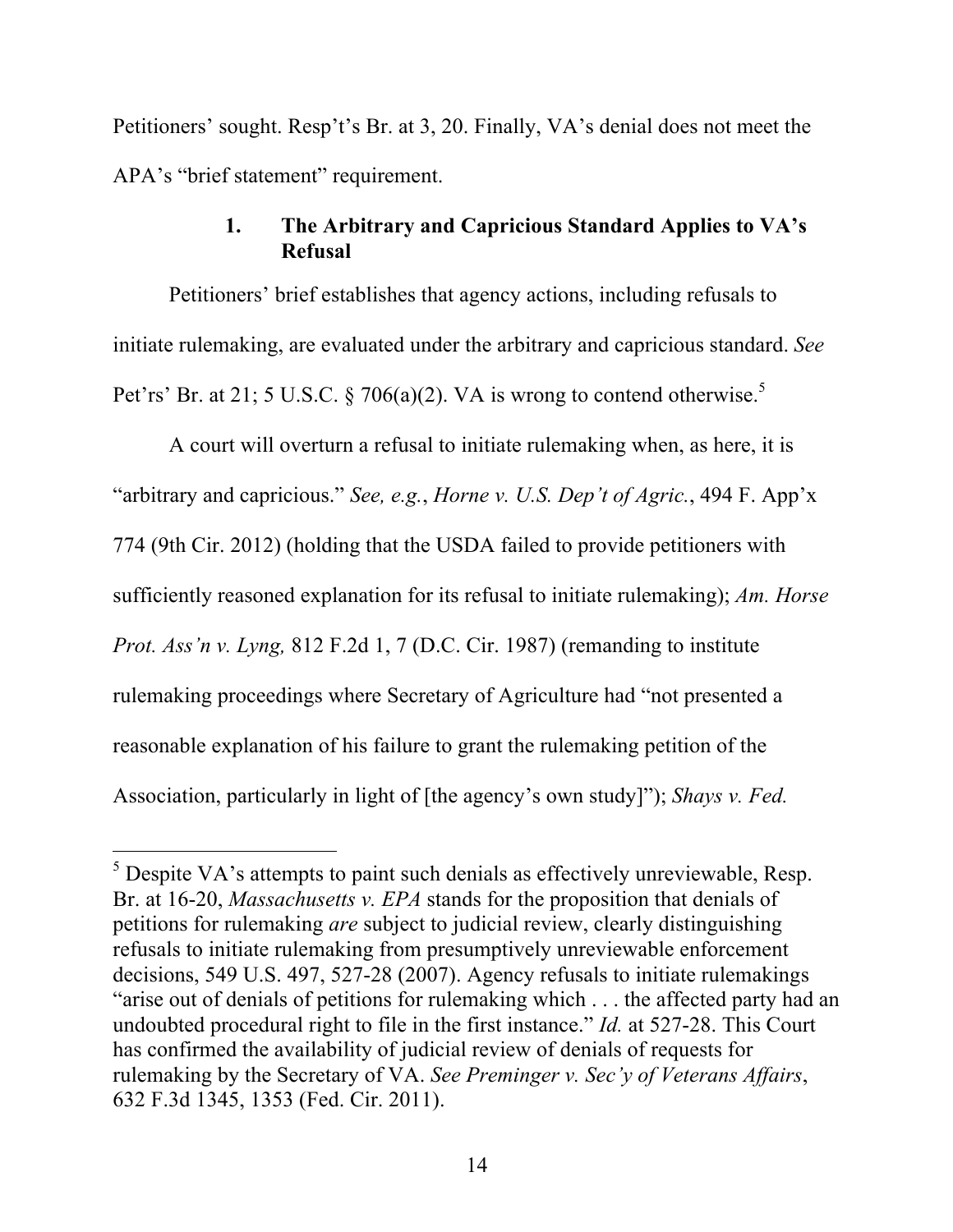*Election Comm'n*, 424 F. Supp. 2d 100, 117 (D.D.C. 2006) (remanding to FCC to explain its decision or institute a new rulemaking).

There is only one arbitrary and capricious test, which is, at its core, an inquiry about whether the agency's decision is reasonable. *See, e.g.*, *Massachusetts*, 549 U.S. at 527-28 (rejecting EPA denial of petition for rulemaking as arbitrary and capricious after explaining that review of agency refusals to initiate rulemakings are "highly deferential, [but] discretion is at its height when the agency decides not to bring an enforcement action."); *Am. Horse Prot. Ass'n,* 812 F.2d at 4-5, 7 (holding that the agency had not presented a "reasonable explanation of [its] failure to grant the rulemaking petition," after stating that "[r]eview under the 'arbitrary and capricious' tag line . . .encompasses a range of levels of deference to the agency  $\dots$ .").<sup>6</sup>

Moreover, Congress has directed—as courts have repeatedly acknowledged—VA to act in the best interests of veterans whenever possible. *See, e.g.*, 38 U.S.C. § 5107(b) (directing that "the Secretary shall give the benefit of the

 $6$  Nothing in the case law suggests that parties face a "daunting burden" when they challenge agency denials of rulemaking petitions. VA invents a standard that does not exist, ignoring that the Report from which it pulls the term supported the *expansion* of judicial review of VA rulemaking—the *opposite* of what VA asks the Court to do here. S. Rep. 110-449, at 14 (2008); *see* Veterans' Benefits Improvement Act of 2008, Pub. L. No. 110-389, 122 Stat. 4145, 4148 (2008) (removing from 38 U.S.C. § 502 the prior ban on judicial review of ratings schedules promulgated by the VA).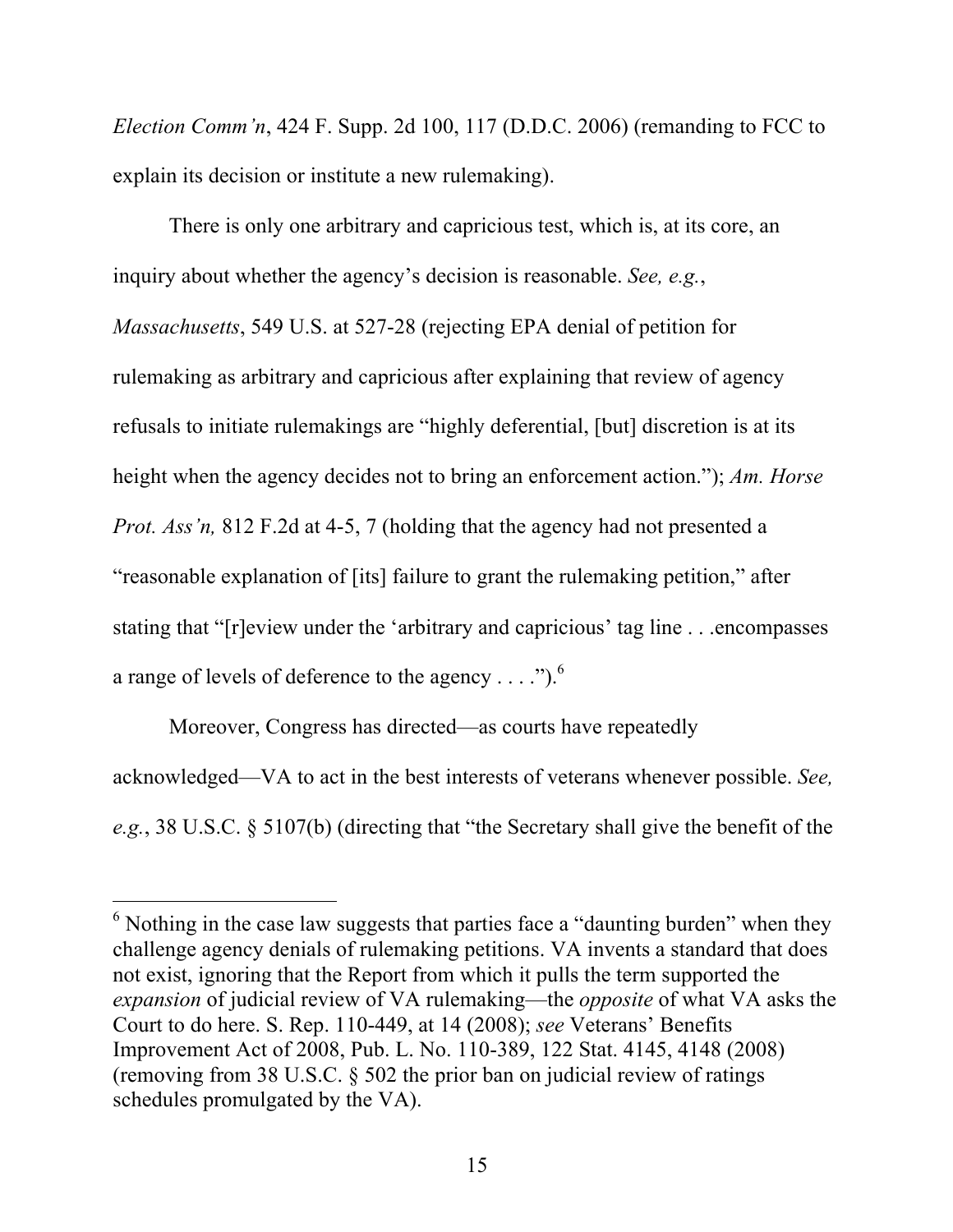doubt to the claimant" when reviewing claims); 38 U.S.C. § 5108 (requiring the Secretary to reopen disallowed claims when new evidence surfaces); 38 U.S.C. § 5103A (outlining Secretary's duty to assist claimant in obtaining evidence for a claim); *see also Brown v. Gardner,* 513 U.S. 115, 118 (1994) (holding that ambiguous statutes should be construed in favor of the veteran); *United States v. Oregon*, 366 U.S. 643, 647 (1961) (recognizing that "[t]he solicitude of Congress for veterans is long standing"); *Hodge v. West*, 155 F.3d 1356, 1362 (Fed. Cir. 1998) ("This court and the Supreme Court both have long recognized that the character of the veterans' benefits statutes is strongly and uniquely pro-claimant."); *Trilles v. West*, 13 Vet. App. 314, 325-26 (2000) (discussing "the pro-claimant environment created by the general VA statutory scheme"). In the context of VA's refusal to correct rules that discriminate against veterans, courts should be wary of agency abdication of Congress's specific mandate to VA to assist veterans in securing the benefits they have earned through their service.<sup>7</sup> Under the proper standard and in light of this Congressional mandate, VA's denial of Petitioners' request for a rulemaking process is arbitrary and capricious.

<sup>7</sup> *Preminger*, the only case in which this Court has reviewed the VA Secretary's denial of a rulemaking petition, did not give the Court reason to explore these congressional directives because Mr. Preminger, chairman of a local political organization, sought amendment to a rule governing the conduct of visitors to property under VA control, thereby preventing him from conducting voter registration. 632 F.3d at 1347. Mr. Preminger was not himself a veteran and therefore benefits and service connection were not at issue.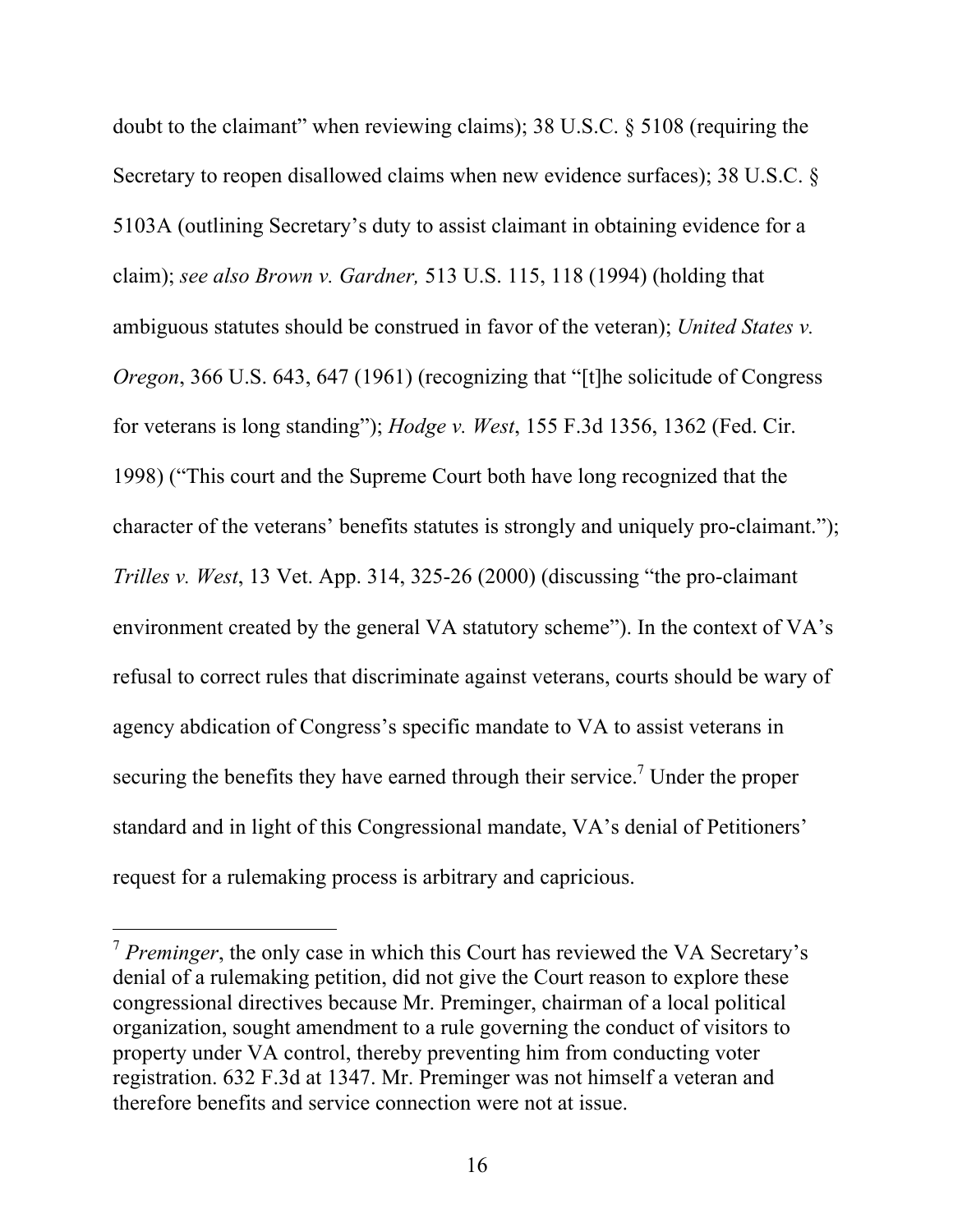#### **2. In Denying Petitioners' Proposed** *Rule,* **VA Misconstrues Its Duty to Respond to a Request for a Rulemaking** *Process*

VA confuses the question before this Court by focusing on the verbatim *text* of the rule Petitioners offered for illustrative purposes, instead of responding to their request to commence a rulemaking *process* to improve the adjudication of MST-related PTSD claims. *See* Resp't's Br. at 3, 31-33. *But see* National Veterans Legal Services Program Br. 20, ECF No. 48 [hereinafter "NVLSP Br."] (arguing that VA erred by "eliminating the opportunity for important public comment on whether the MST evidentiary standards should be relaxed *exactly as Petitioners proposed or in some other manner*") (emphasis added). Since VA's denial and corresponding brief attempt to answer a question Petitioners' did not ask, the agency's arguments are unresponsive to the Petition for Rulemaking and its denial should be reversed.

Petitions for rulemaking call for the agency to begin a *process*—not necessarily to reach a specific result. To undertake a rulemaking procedure, agencies follow a well-established process: first, they publish a notice of proposed rulemaking in the Federal Register; second, they must afford interested persons the opportunity to comment on the proposed rule; and third, if warranted, they may issue a final rule, often after publishing another notice of proposed rulemaking with more finalized language. *See* 5 U.S.C. § 553.

The APA requires agencies to afford every "interested person the right to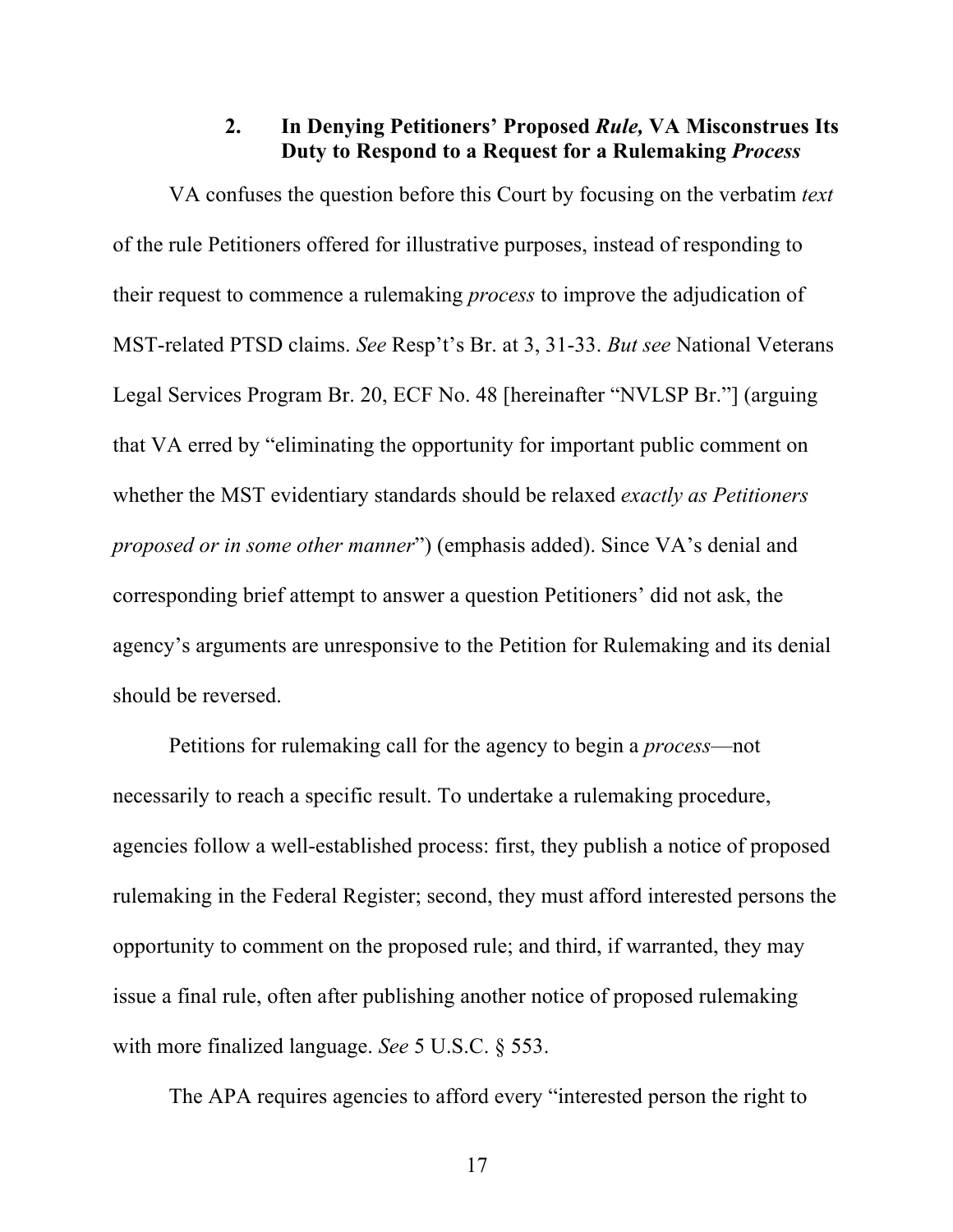petition for the issuance, amendment, or repeal of a rule." *Id.* § 553(e). The right to petition does not displace the procedural requirements of rulemaking, including notice and comment. *See Joseph v. U.S. Civil Serv. Comm'n*, 554 F.2d 1140, 1146 n.10 (D.C. Cir. 1977) (holding that the right to petition under §553(e) "is not a substitute for, or an alternative to, compliance with" the other requirements for rulemaking under § 553); *Wagner Elec. Corp. v. Volpe*, 466 F.2d 1013, 1020 (3d Cir. 1972) (same); *cf*. *Alabama Envtl. Council v. Adm'r, U.S. E.P.A.*, 711 F.3d 1277, 1286 n.8 (11th Cir. 2013) (holding that because the APA does "not limit or repeal additional requirements imposed by statute or otherwise recognized by law," authorizing citizen petitions "does not displace the procedural requirements [of rulemaking]"). Thus, petitions for rulemaking seek a *process* to which they are legally entitled, not a specific result.

SWAN and VVA petitioned VA to initiate a rulemaking *process* to address the inadequacy of the regulations that currently govern MST-related PTSD claim adjudication. The Petition for Rulemaking requests that VA "initiate a rulemaking proceeding pursuant to Administrative Procedure Act, 5 U.S.C. § 553" and proposed an amended rule to that end. A301. Petitioners' goal, restated in their opening brief, has always been for the agency to exercise its rulemaking authority by undergoing the routine notice and comment procedures prescribed by 5 U.S.C. § 553. *See* Pet'rs' Br. at 50 (requesting "that the Court hold VA's denial unlawful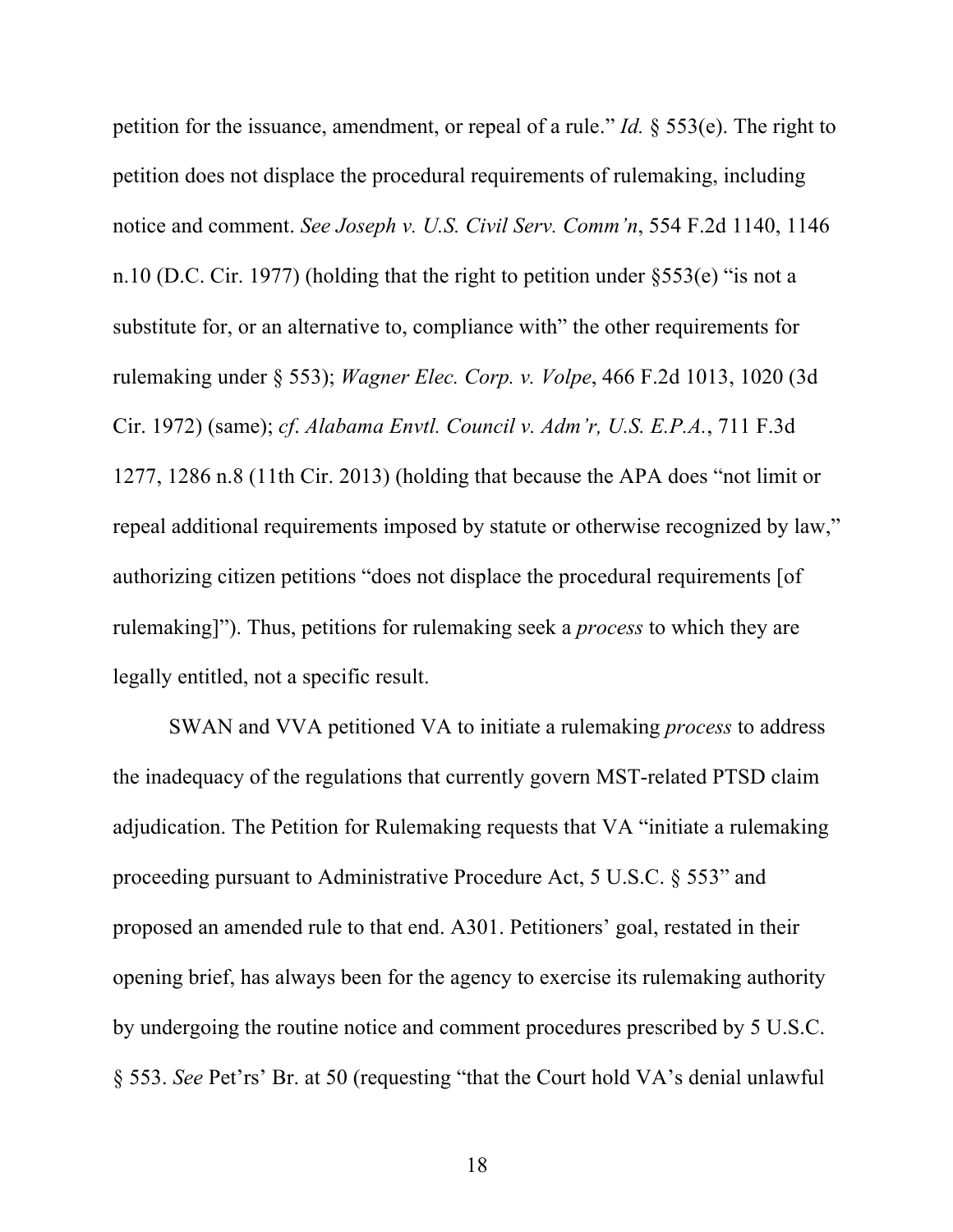and reverse the agency's decision . . . . [or, i]n the alternative, . . . that the Court vacate and remand the decision to VA to provide reasoned explanation or to institute a new rulemaking"); *see also* NVLSP Br. at 20 ("The Court should grant Petitioners' request for relief and remand the matter to VA to institute a new rulemaking and consider the views of key stakeholders and other members of the public."). The regulatory amendment proposed by Petitioners was but one possible solution, serving to illustrate the flaws in the current system.

Finally, despite VA's assertion to the contrary, *see* Resp't's Br. at 3, 20, 33, Petitioners have never sought to read the requirement that the Secretary consider "places, types, and circumstances" out of the law*, see supra* Part I.A.1. In fact, Petitioners have no objection to a rule that itself includes the "places, types, and circumstances" language of the statute, similar to how it exists in the regulation governing fear-related PTSD. *See* 38 C.F.R. § 3.304(f)(3). Petitioners simply implored, and now request this Court to compel, VA to start the *process* of seriously evaluating the flawed regulatory scheme that has erected substantial and discriminatory obstacles that uniquely target MST survivors seeking benefits for PTSD. *See infra* Part II*.* 

Responding to the Petition's request to initiate a rulemaking procedure regarding MST claim adjudications by quibbling with the proposed language is neither responsive nor reasoned and cannot justify the VA's denial in this case.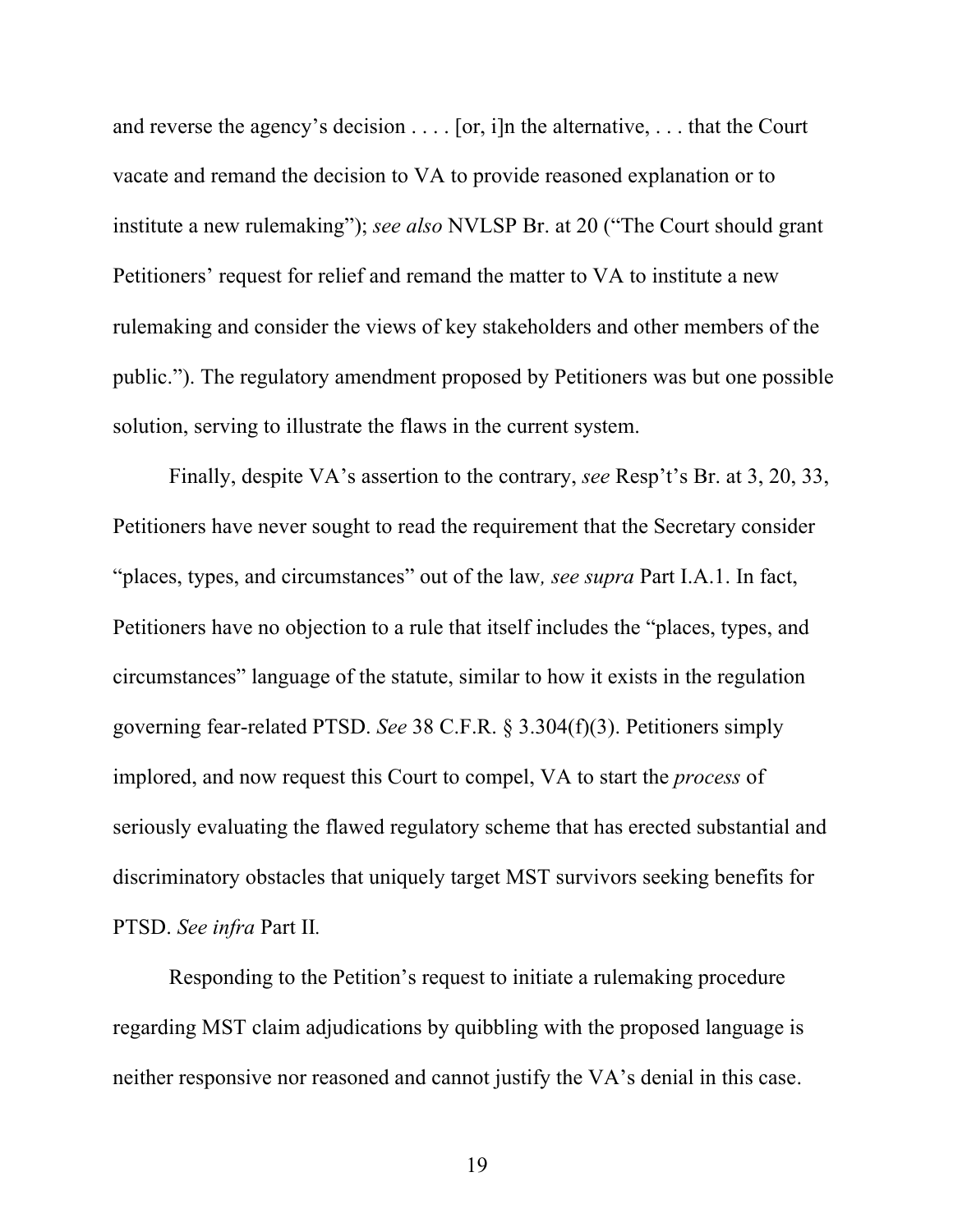#### **3. VA's Unreasoned Denial Violates the APA's "Brief Statement" Requirement**

VA's denial letter also violates the APA's requirement that an agency provide "a brief statement of the grounds for denial." 5 U.S.C. § 555(e). The "brief statement" provision requires agencies to provide a statement "of 'reasoning'; it must not be just a 'conclusion'; it must 'articulate a satisfactory explanation' for its action." *SecurityPoint Holdings, Inc. v. Transp. Sec. Admin*., 769 F.3d 1184, 1187- 88 (D.C. Cir. 2014) (quoting *Butte Cnty., Cal. v. Hogen,* 613 F.3d 190, 194 (D.C. Cir. 2010)). "The core requirement is that the agency explain why it chose to do what it did." *Tourus Records, Inc. v. Drug Enforcement Admin*., 259 F.3d 731, 737 (D.C. Cir. 2001). The cases VA cites to emphasize the brevity of denials found arbitrary are unavailing. VA's denial is defective for its inaccurate and misleading content rather than its length.

In an attempt to distract the Court from its lack of a reasoned explanation for denying survivors of sexual assault the evidentiary accommodations other veterans enjoy, VA focuses on the length of its response. *See* Resp't's Br. at 20-22. As an initial matter, however, courts have invalidated denials of various lengths. *See, e.g.*, *Horne*, 494 F. App'x at 776 (holding that a one-page denial of a rulemaking petition failed to provide reasoned explanation); *Ark Initiative v. Tidwell*, 895 F. Supp. 2d 230, 242 (D.D.C. 2012) (collecting cases where D.C. Circuit has invalidated statements of a single sentence).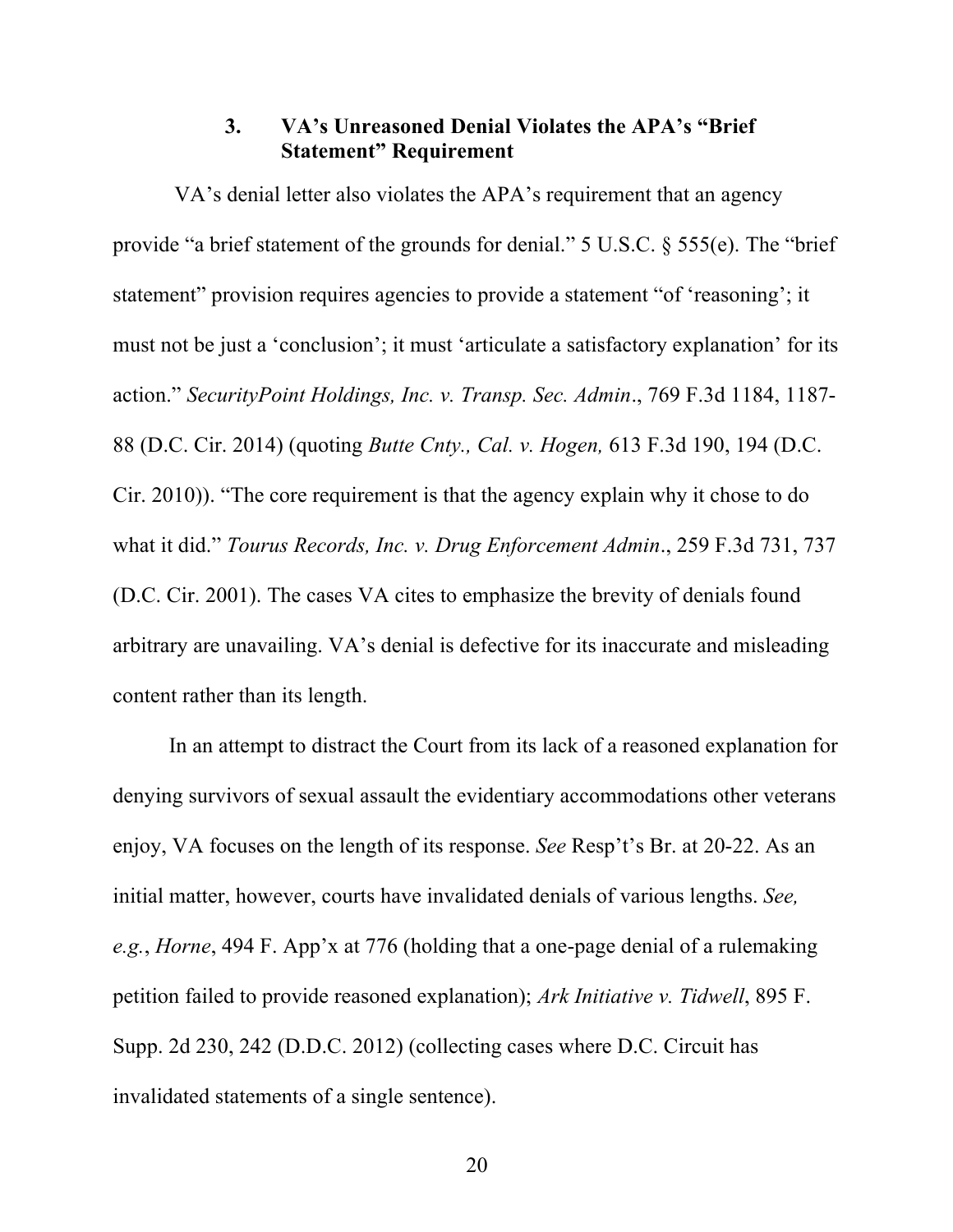Moreover, VA ignores the settled principle that an agency denial founded upon a misunderstanding of the facts or law, or one that fails to address important factors, violates 5 U.S.C. § 555(e). *See, e.g.*, *Nat'l Ass'n of Home Builders v. Defenders of Wildlife*, 551 U.S. 644, 658 (2007) (finding fatal defects where an agency "entirely failed to consider an important aspect of the problem").  $8\,\mathrm{VA}$ 's decision is defective on both counts. First, the stated rationale is based on a false distinction between the fear-related PTSD rule and the proposed MST-related PTSD rule that it claims put the amendments Petitioners request outside of VA's statutory authority. *See supra* Part I.A.1. Second, it fails to acknowledge that its vaunted training has not cured the geographic lottery that sexual assault survivors confront. *See supra* Part I.A.2. For both of these reasons, the substance of the denial cannot be considered reasoned and is therefore arbitrary and capricious.

#### **II. VA's Discrimination Against MST Survivors Violates Equal Protection**

VA's denial fails both heightened scrutiny and rational basis review. *See* Petr. Br. at 37-50. In its response, VA's brief fails to establish a rational, much less an exceedingly persuasive justification for its denial. Instead, VA's unjustified

<sup>&</sup>lt;sup>8</sup> The cases VA cites do not alter the general rule that courts primarily rely on the language of the denial itself. Resp't's Br. at 23. In *Butte Cnty.*, after finding that the Secretary's denial violated the brief statement rule of § 553(e), the Court considered other documents that allegedly "supplied the missing reasoning" and *still* set aside the agency's decision. 613 F.3d at 195-96. Moreover, *Friends of the Bow v. Thompson* was explicitly limited to the environmental context in which agency decisions are "made against a backdrop of extensive documentation due to the NEPA requirements." 124 F.3d 1210, 1220 (10th Cir. 1997).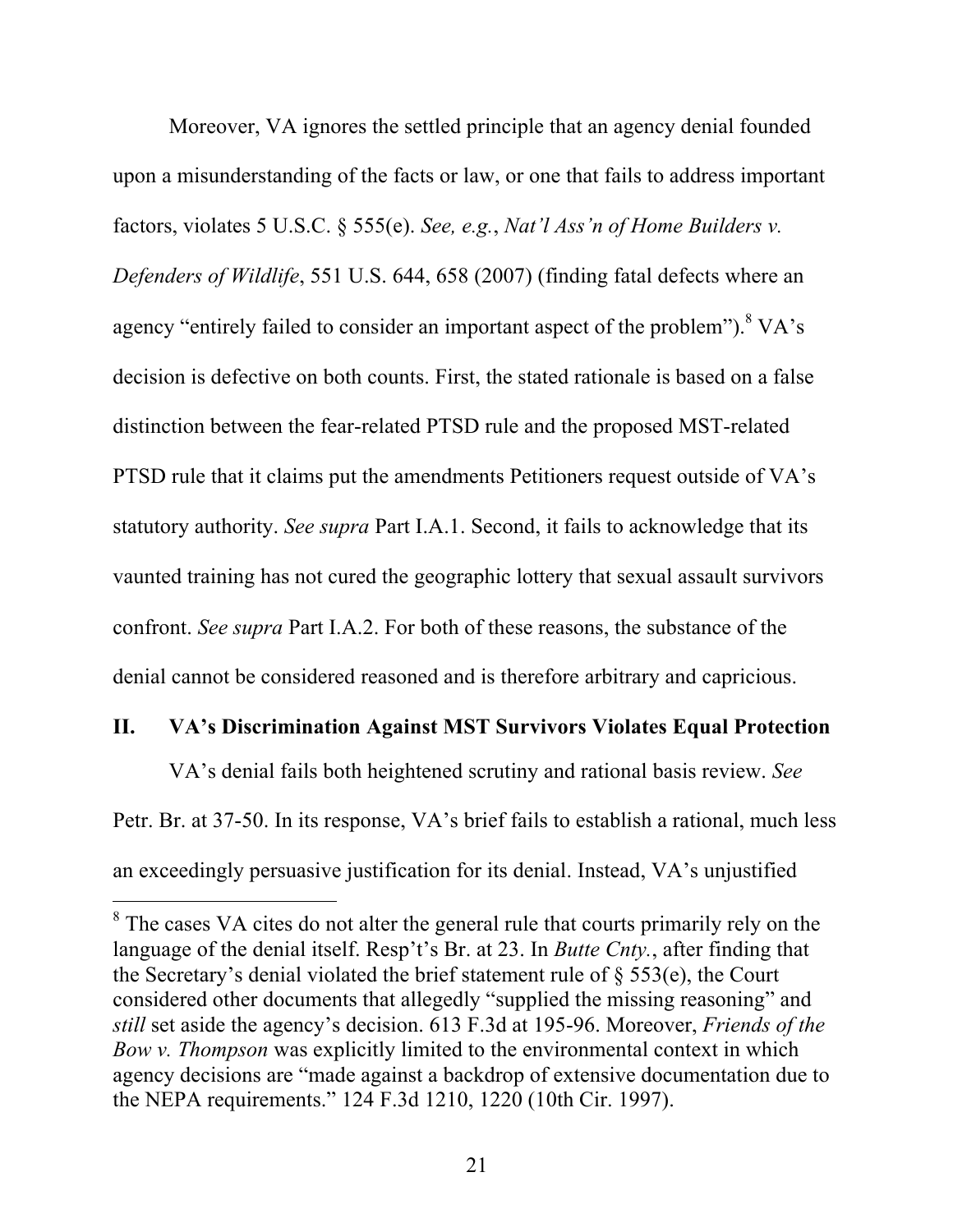concerns about fraudulent claims reveal the discriminatory motive underlying its denial.<sup>9</sup>

### **A. VA's Distinct Discrimination Against Male and Female MST Survivors Does Not Survive Heightened Scrutiny**

VA claims that when a regulation "disadvantages both men and women, then an inference of discriminatory purpose is not permitted." Resp't's Br. at 40. This is false, as VA itself acknowledges, because official action can unconstitutionally discriminate against both men and women in different ways. *See*  Resp't's Br. at 40 n.16 (citing *Wengler v. Druggists Mut. Ins. Co.*, 446 U.S. 142 (1980)). VA's denial of the rulemaking petition does just that.

As Petitioners have explained, VA uniquely discriminates against women through the disproportionate impact the regulation has on the claims of female veterans*. See* Pet'rs' Br. at 4-5. VA does not dispute that servicewomen are disproportionately burdened by the high evidentiary standards VA has imposed for

 $9$  VA also argues—incorrectly—that Petitioners are precluded from bringing their constitutional claim. Resp't Br. at 37-38. Petitioners do not attack the "constitutionality or validity of current  $\S 3.304(f)(5)$  in this suit," a regulation adopted *in 2002*. Resp't Br. at 38. Petitioners instead challenge the constitutionality of VA's refusal *in 2014* to initiate a rulemaking, in light of such severe, uncontested discrimination in the adjudication of MST-related PTSD claims. *See* Pet'rs' Br. at 37-50. The portions of *Preminger* to which VA refers do not stand for the proposition that a party "may not attack the constitutionality or validity of current § 3.304(f)(5)." Resp't Br. at 37-38. Rather, that case merely reiterates the statute of limitations for challenging a newly promulgated rule. *Preminger*, 632 F.3d at 1352-53 ("[A]n action for judicial review under § 502 'must be filed with the clerk within 60 days . . . .'").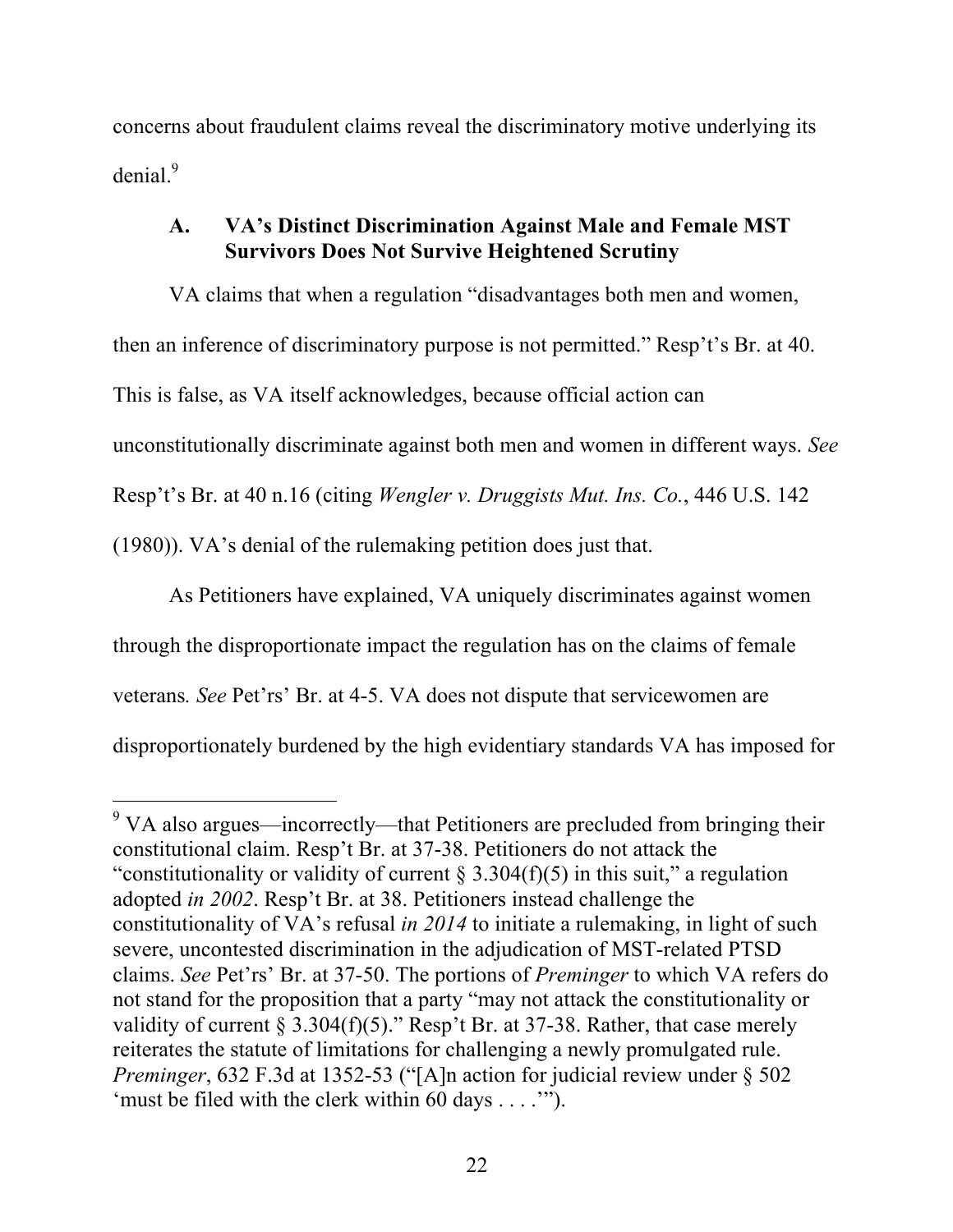MST-related PTSD claims. *See* Resp't's Br. at 40. Nor does VA contest that because women are more likely than men to become victims of MST, women are uniquely affected by the denial of the petition.

Meanwhile, the failure to engage in a rulemaking process discriminates against men—a fact VA also does not dispute—in a discrete and different way. In 2013, VA granted 55% of MST-related PTSD claims made by former servicewomen, but only 42% of such claims made by male veterans *See* Pet'rs' Br. at 30. Male sexual assault survivors have consistently faced unique burdens from reporting in large part because of the deeply engrained stigma about what it means to be a survivor of sexual violence. *See* Nat'l Defense Research Inst., *Sexual Assault and Sexual Harassment in the U.S. Military: Top-Line Estimates for Active-Duty Service Members from the 2014 RAND Military Workplace Study*, Dep't of Defense 21 (2014) (finding that 32% of men reported professional retaliation; 53% reported social retaliation; 35% reported adverse actions; and 11% reported punishments after reporting their trauma).<sup>10</sup>

VA's suggestion that Petitioners fail to demonstrate discrimination by

<sup>&</sup>lt;sup>10</sup> This discrimination is particularly acute given historic exclusion of men from MST-related protections. For instance, when Congress authorized VA to provide counseling services to female veterans struggling with the psychological trauma caused by sexual assault, it took two years of lobbying efforts and public awareness campaigns to extend these services to men. *See* Veterans Health Programs Extension Act of 1994, Pub. L. No. 103-452, § 101, 108 Stat. 4783, 4784 (1994) (amending statute by replacing "women" with "individuals").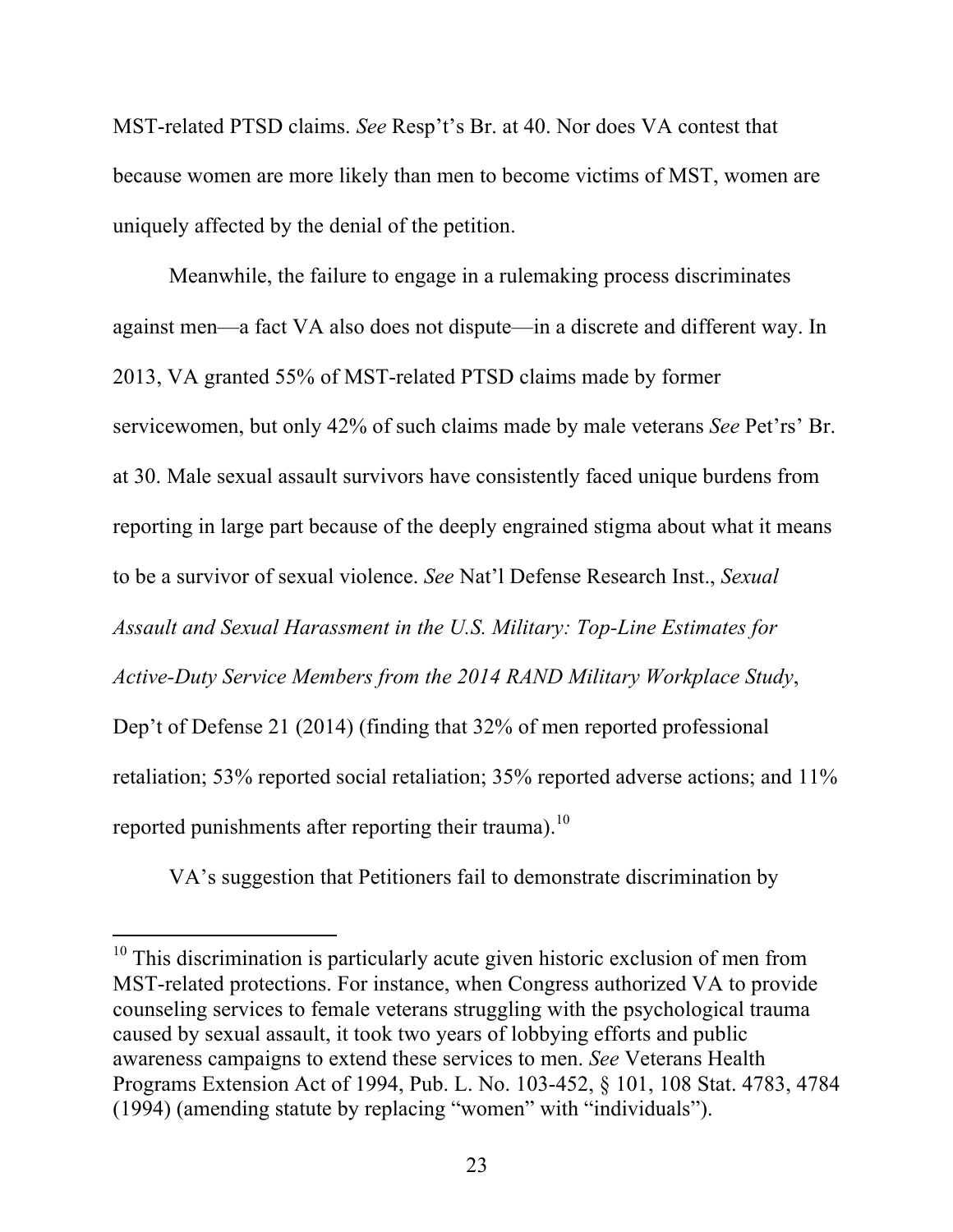claiming merely that "women might bring more MST-related claims," Resp't's Br. at 40, ignores the extensive discrepancies in adjudications for sexual assault survivors detailed at length in the opening brief, *see* Pet'rs' Br. at 31-34, including the wide disparities in grant rates between regional offices, *see supra* Part I.A.2. Petitioners have established, and VA does not dispute, the unique and discriminatory burdens male and female MST survivors face, such that the denial of the rulemaking gives rise to claims of intentional discrimination subject to, and failing, heightened review.

#### **B. VA's Fixation on Potential MST Claims Fraud is Irrational**

Petitioners have also demonstrated that there is no rational basis for VA's refusal to undertake the proposed rulemaking process. *See* Pet'rs' Br. at 44-50. In response, VA neglects to provide any legitimate government interest for VA's action. Rather, VA insists that if it adopted a presumption, "some of [the] claims will be fraudulent" and incorrectly asserts that a presumption would be inconsistent with the governing statute. Resp't's Br. at 42-44. These explanations fail rational basis review.

First, VA has failed to establish that fraud is a meaningful concern, especially given that the potential for fraud has not prevented VA from properly adopting more than a dozen other presumptions covering over 150 health outcomes. *See* Pet'rs' Br. at 47-48; 38 C.F.R. § 3.301-3.309. In its brief, VA even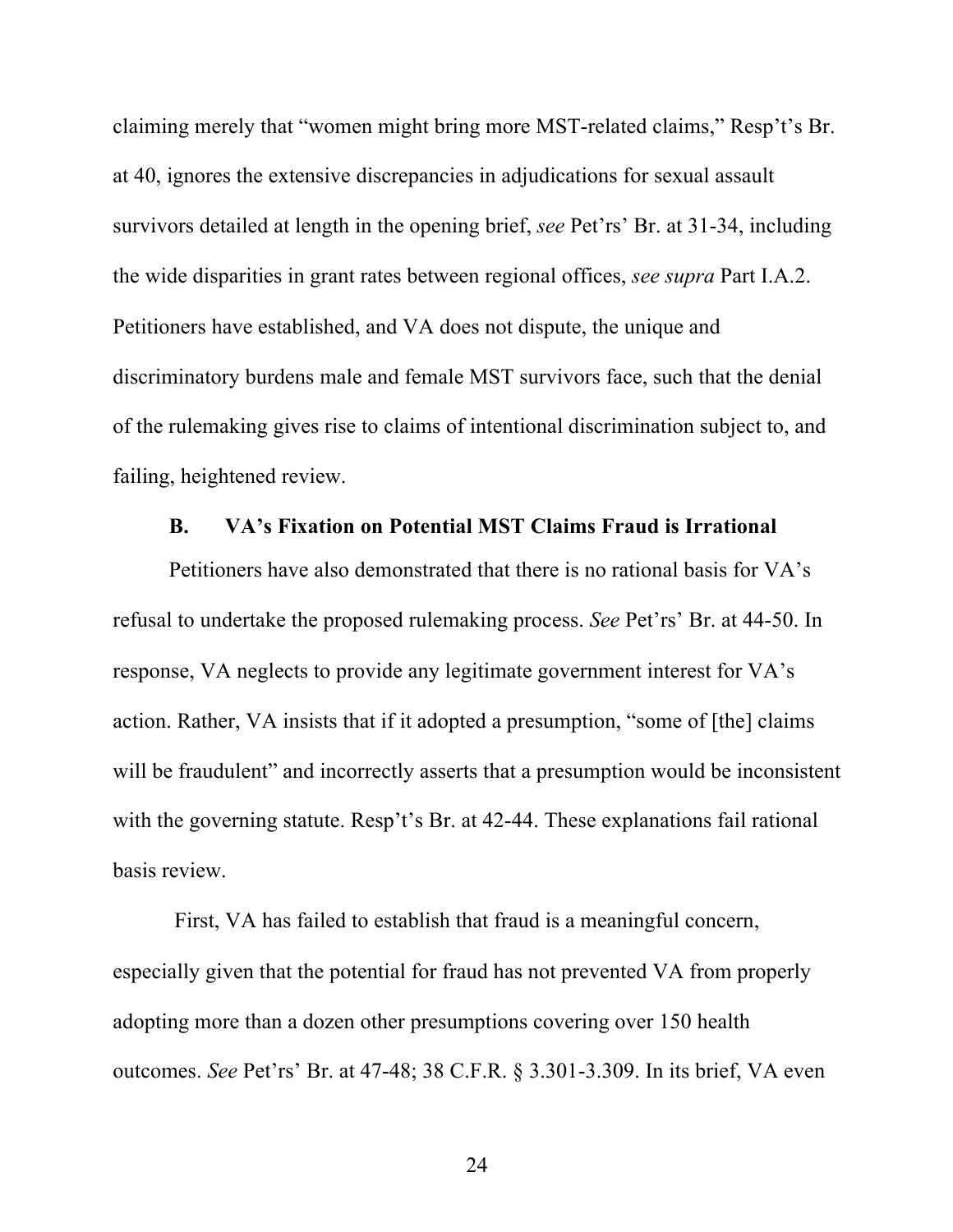notes that it has the capacity to establish safeguards to minimize the risk of fraudulent claims, as it has done for the fear-related PTSD presumption, but offers no reasons why such safeguards could not be implemented for MST claims. *See*  Resp't's Br. at 43. In response to Petitioners' assertion that veterans are unlikely to file fraudulent MST-related claims because of the high professional and social costs they would face, VA maintains that "claimants who file *fraudulent* MST claims are not MST survivors and, therefore" will not be deterred by the above costs.11

VA fundamentally misses the point: any veteran, regardless of whether he or she has survived MST, would face severely damaging professional and social consequences merely by asserting such a claim. *See* A355-56. Even if a veteran were to file a fraudulent disability claim, the stigma associated with MST would deter a veteran from claiming he or she had been sexually assaulted. In fact, this stigma is significantly greater than that associated with filing a false claim under VA's many other presumptions. In the end, VA's brief illustrates its blindness to the legitimate barriers that discourage victims from reporting MST, including

 $\overline{a}$ 

.

<sup>&</sup>lt;sup>11</sup> VA's stated concerns about fraudulent reports are based on pervasive gendered stereotypes and a belief that survivors are likely to make false rape accusations. *See* American Civil Liberties Union Br. 8, 11, ECF No. 45; Pet'rs' Br. at 47-48. Sex-based classifications rooted in stereotypes violate equal protection. *See, e.g.*, *United States v. Virginia*, 518 U.S. 515, 565 (1996).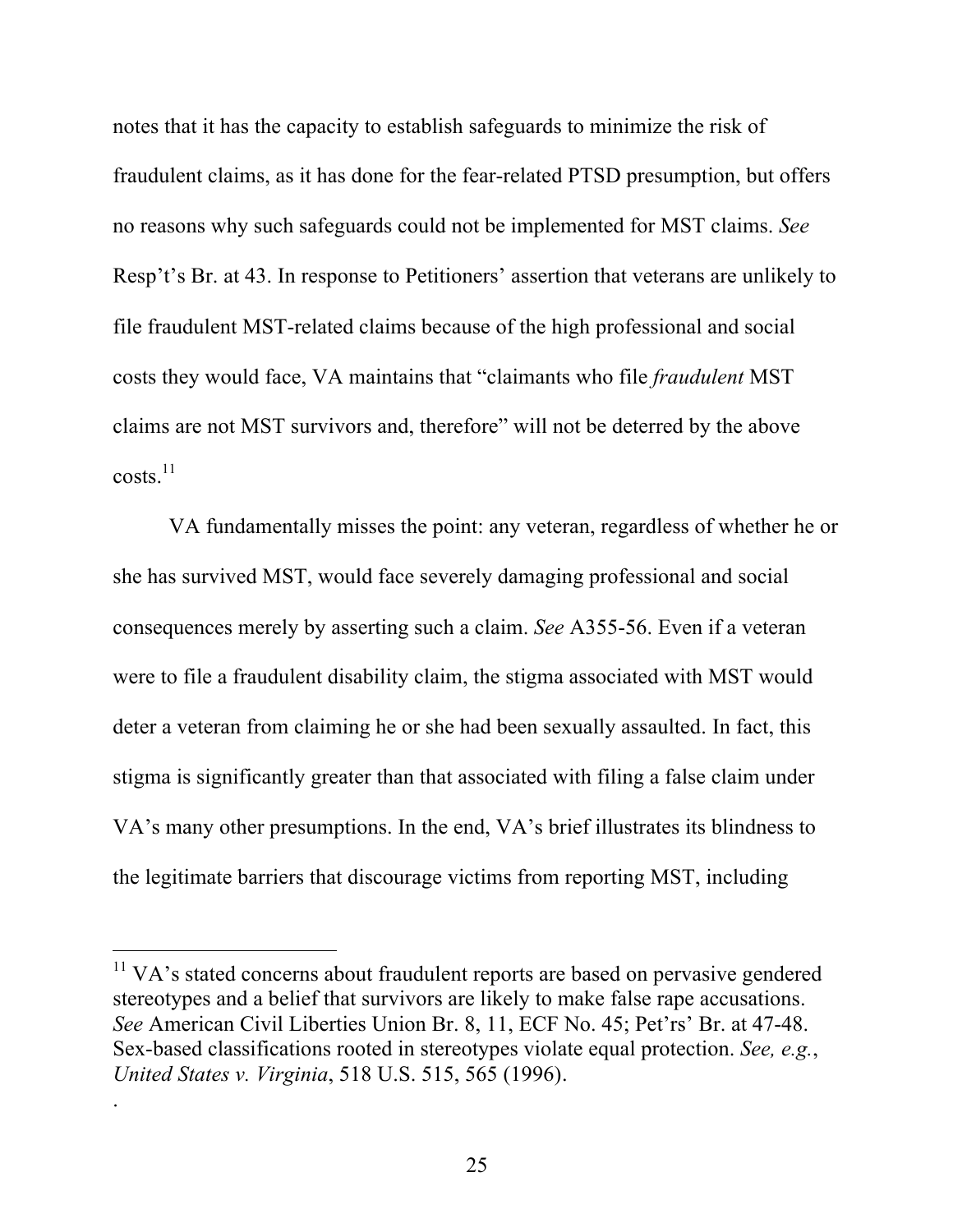shame; fear of physical, professional, and social retaliation; and policies that have historically discouraged reporting. *See* Pet'rs' Br. at 9-10, 47-48; ACLU Br. at 12- 13; Mental Health Br. 18. VA's reliance on fraud prevention as a justification for discriminatory treatment cannot stand.

Second, as explained *supra* Part I.A.1, the "places, types, and circumstances" statute that VA now claims bars a rulemaking process on MST claims does no such thing*.* VA's unusual departure in its brief from its longstanding interpretation of this statute is a litigation position to which no deference is due. *See Romer v. Evans*, 517 U.S. 620, 632-33 (1996) ("Discriminations of an unusual character especially suggest careful consideration to determine whether they are obnoxious to the constitutional provision."). VA's statute simply requires internal consistency within a veteran's service records and

his or her claim—a "predicate historical fact" need not demonstrate a specific place, type, or circumstance of service. *See supra* Part I.A.1.

Third, VA provides no justification for, and in fact does not dispute the existence of the wide variations in adjudication of MST claims across VA Regional Offices. *See supra* Part 1.A.2. Maintaining a system in which benefits adjudication depends more on a geographic lottery than on the merits of the claim is, by definition, irrational.

VA's failure to provide any rational justifications for it refusal to institute a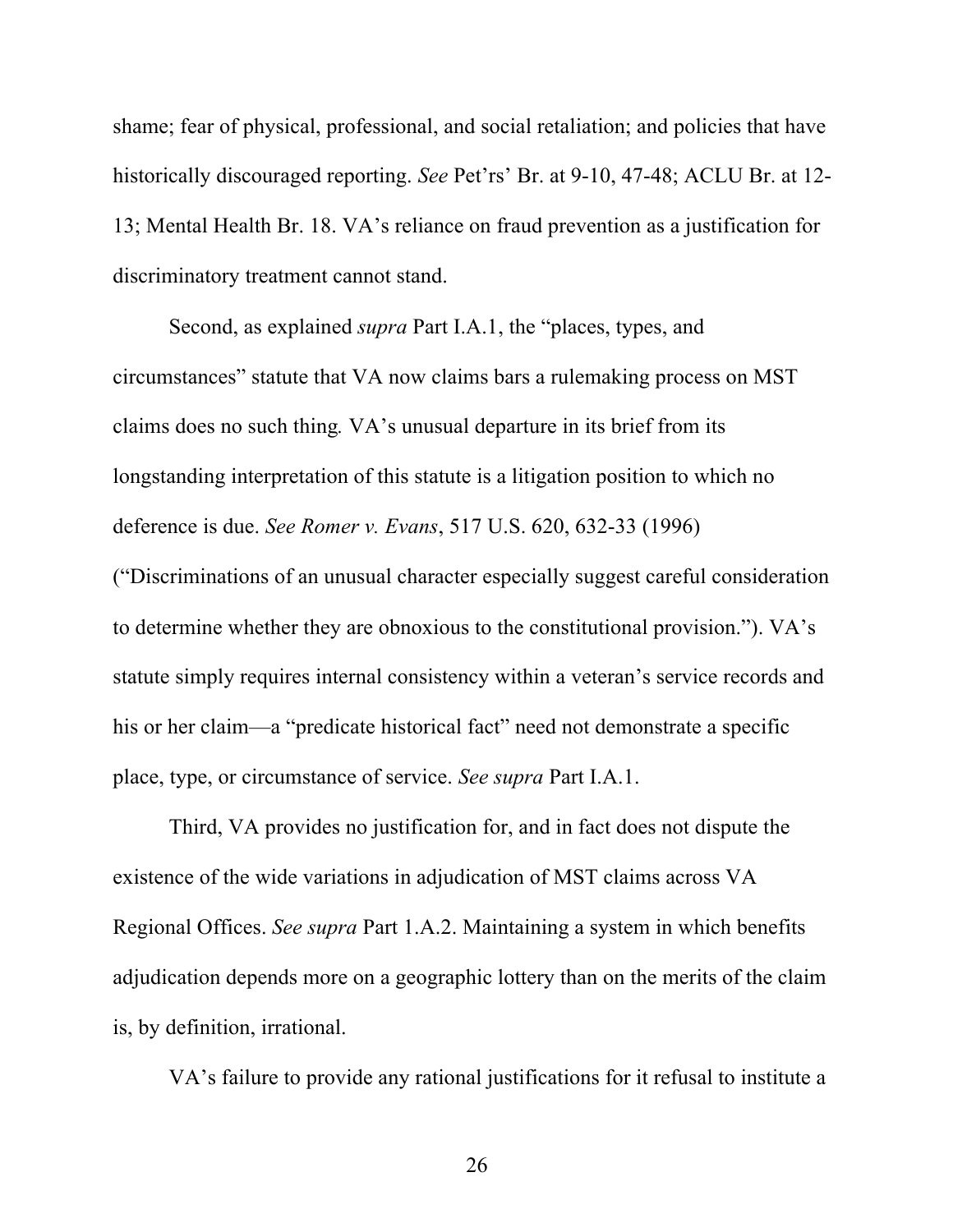rulemaking process regarding MST-related PSTD claims given the existence of comparable presumptions for other hard-to-prove claims fails even rational basis review.

#### **CONCLUSION**

For the foregoing reasons, Petitioners respectfully request that the Court hold VA's denial of their rulemaking petition unlawful and reverse the agency's decision. In the alternative, Petitioners request that the Court vacate and remand the decision to VA to provide reasoned explanation or to institute a new rulemaking.

April 20, 2015

Respectfully submitted,

/s/ Michael J. Wishnie Michael J. Wishnie, Supervising Attorney Margaret Middleton, Supervising Attorney Veterans Legal Services Clinic Jerome N. Frank Legal Services Org. P.O. Box 209090 New Haven, CT 06520-9090 (203) 432-4800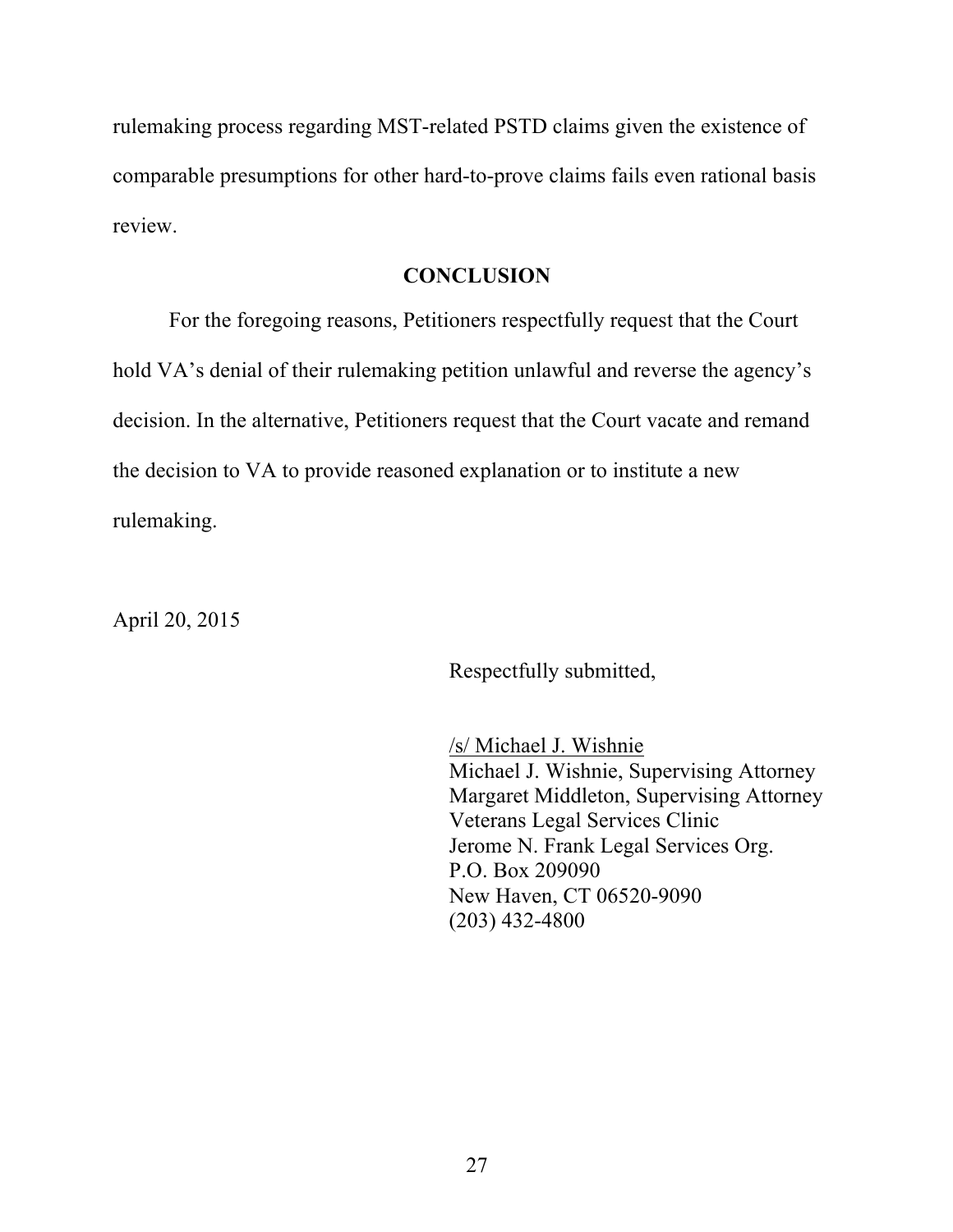#### **CERTIFICATE OF COMPLIANCE**

1. This brief complies with the type-volume limitation of Federal Rule of Appellate Procedure 32(a)(7)(B) or Federal Rule of Appellate Procedure 28.1(e).  $\Box$  The brief contains 6,511 words, excluding the parts of the brief exempted by Federal Rule of Appellate Procedure 32(a)(7)(B)(iii).

2. This brief complies with the typeface requirements of Federal Rule of Appellate Procedure 32(a)(5) or Federal Rule of Appellate Procedure 28.1(e) and the type style requirements of Federal Rule of Appellate Procedure 32(a)(6).

 $\Box$  The brief has been prepared in a proportionally spaced typeface using Microsoft Word in 14-point Times New Roman.

> /s/ Michael J. Wishnie Michael J. Wishnie

*Counsel for Petitioners*